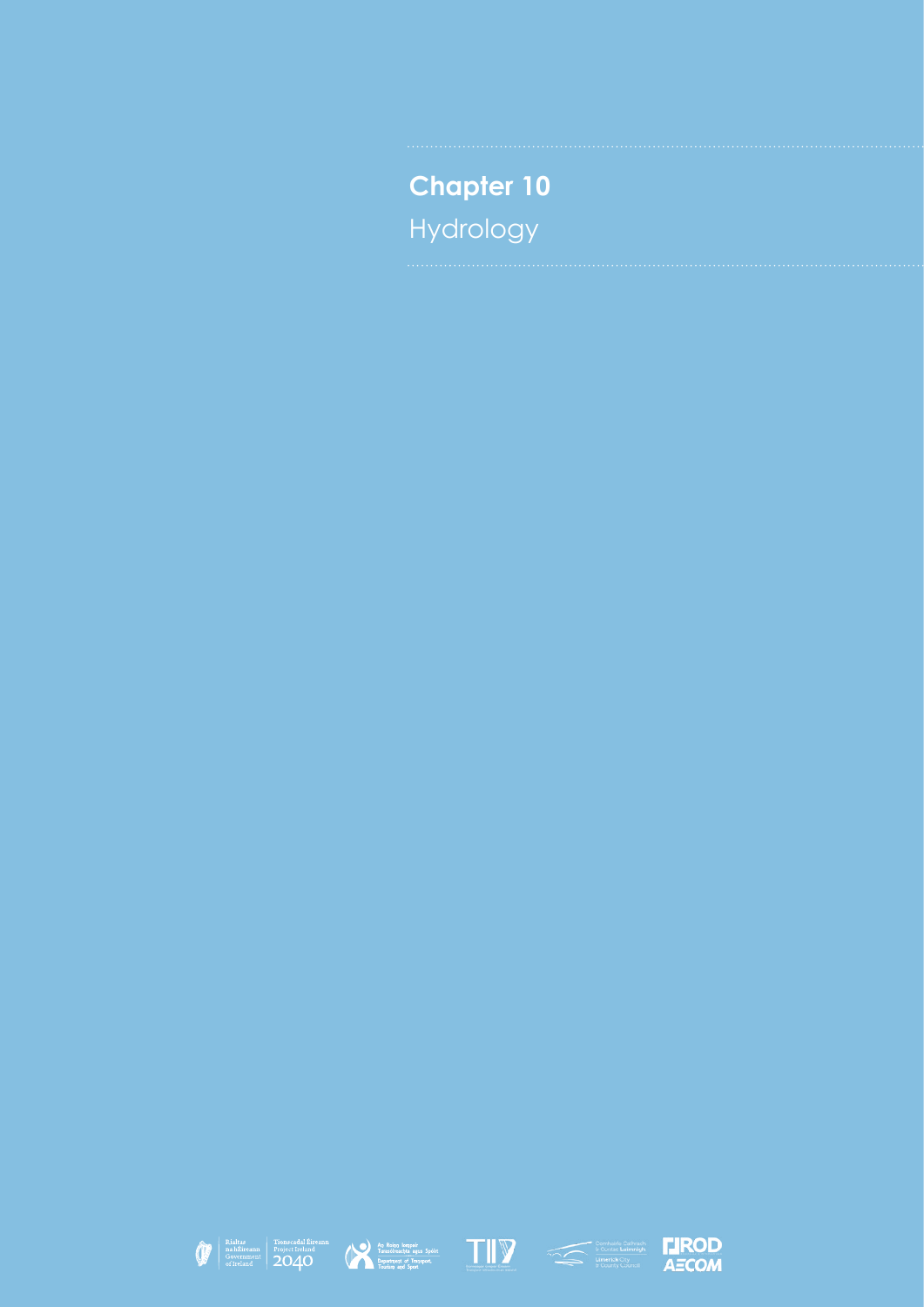# **Chapter 10 Hydrology**

# **10.1 Introduction**

This chapter of the EIAR presents the hydrological assessment of the proposed Foynes to Limerick Road (including Adare Bypass). The chapter sets out the methodology used in the assessment, describes the existing hydrological environment, details the likely significant hydrological impacts associated with the construction and operational phase of the proposed road development and describes measures to mitigate identified significant impacts and details residual impacts post mitigation.

The principal potential hydrological impacts to the character of the receiving waters are associated with the proposed road development crossing points and the potential for sediment loading and associated road drainage pollutants entering such watercourses during both construction and operational phases. There is also potential for hydrological and hydrogeological impacts to interact in the context of the karst geology along much of the route. The assessed potential impacts include:

- Surface watercourses crossed by the proposed road development, involving culvert and bridge structures with some associated realignment of the watercourse channel;
- Surface watercourses discharged to via proposed road drainage outfalls and downstream impacts;
- Potential impact to flooding and flood risk, upstream and downstream of the proposed channel and floodplain encroachment at proposed crossing points, at material deposit areas and downstream impacts from storm outfall locations;
- Potential morphological changes to watercourses at channel crossings and proposed road outfall discharge locations;
- Potential impacts on sites of ecological importance in proximity to surface watercourses as noted in Chapter 7 (Biodiversity);

# **10.2 Methodology**

#### **10.2.1 Data Sources**

This chapter has been prepared having due regard to relevant legislation and the following guidance documents:

- EPA Guidelines on the Information to be contained in Environmental Impact Assessment Reports, Draft August 2017;
- EPA Advice Notes for Preparing Environmental Impact Statements, Draft September 2015;
- Guidelines for Planning Authorities and An Bord Pleanála on carrying out Environmental Impact Assessment (DHPLG, August, 2018);
- Environmental Impact Assessment of Projects: Guidance on the Preparation of Environmental Assessment Report (European Commission, 2017);
- TII Guidelines on Procedures for the Assessment and Treatment of Geology, Hydrology and Hydrogeology for National Road Schemes;
- TII Environmental Impact Assessment of National Road Schemes A Practical Guide, November 2008;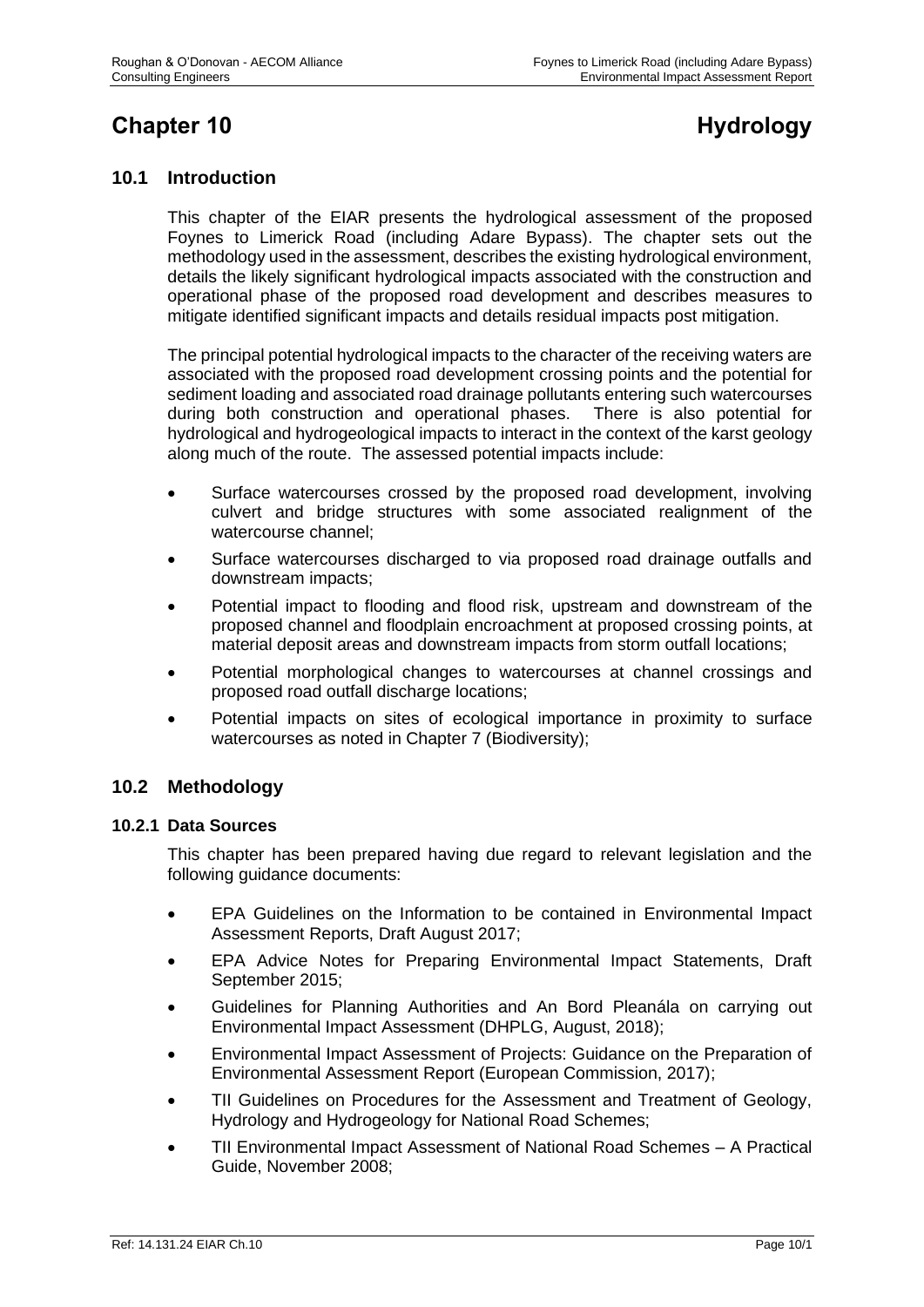- DoEHLG (Nov 2009) The Planning System and Flood Risk Management Guidelines for Planning Authorities;
- Transport Infrastructure Ireland (2008) Environmental Impact Assessment of National Road Schemes – A Practical Guide;
- Transport Infrastructure Ireland (2008) Guidelines on Procedures for Assessment and Treatment of Geology, Hydrology and Hydrogeology for National Road Schemes;
- Transport Infrastructure Ireland (2015) DN-DNG-03065 Road Drainage and the Water Environment (including Amendment No. 1 dated June 2015);
- Transport Infrastructure Ireland (2015) DN-DNG-03022 Drainage Systems for National Roads (including Amendment No. 1 dated June 2015);
- S.I. No. 296 of 2018, European Union (Planning and Development) (Environmental Impact Assessment) Regulations 2018;
- S.I. No. 473 of 2011, European Union (Environmental Impact Assessment and Habitats) Regulations 2011;
- S.I. No. 366/2016 European Union Environmental Objectives (Groundwater) (Amendment) Regulations 2016;
- S.I. No. 366/2016 European Union Environmental Objectives (Groundwater) (Amendment) Regulations 2016;
- S.I. No. 722 of 2003, European Community (Water Policy) Regulations, 2003;.
- S.I. No 272 of 2009, European Communities Environmental Objectives (Surface Waters) Regulations, 2009;
- S.I. No. 9 of 2010, European Communities Environmental Objectives (Groundwater) Regulations 2010;
- Directive 2000/60/EC "The Water Framework Directive";
- Directive 2006/118/EC "The Groundwater Directive";
- The Planning and Development Act, 2000, as amended;
- S.I. 600 of 2001 Planning and Development Regulations as amended;
- European Communities Environmental Objectives (Groundwater) Regulations 2010-2012;
- S.I. No. 122 of 2014 European Union (Drinking water) Regulations;
- European Communities (Water Policy) Regulations, 2003 (S.I. No. 722 of 2003);
- European Communities Environmental Objectives (Surface Waters) Regulations, 2009 (S.I. No. 272 of 2009).

The Hydrological Impact Assessment Methodology implements the guidance outlined in Section 5.6 of the TII Guidelines pertaining to the treatment of Hydrology. The impact category, duration and nature of impact have been taken into account in this assessment as per the guidelines. The range criteria for assessing the importance of hydrological features within the study area and the criteria for quantifying the magnitude of impacts follow the TII guidelines.

The hydrological assessment has been prepared by expanding and updating the desk study work carried out for the Constraints Study and Route Selection Report. It includes an assessment of published literature available from various sources including a web-based search for relevant material. Site specific topographical information and aerial photography has been reviewed to locate any potential features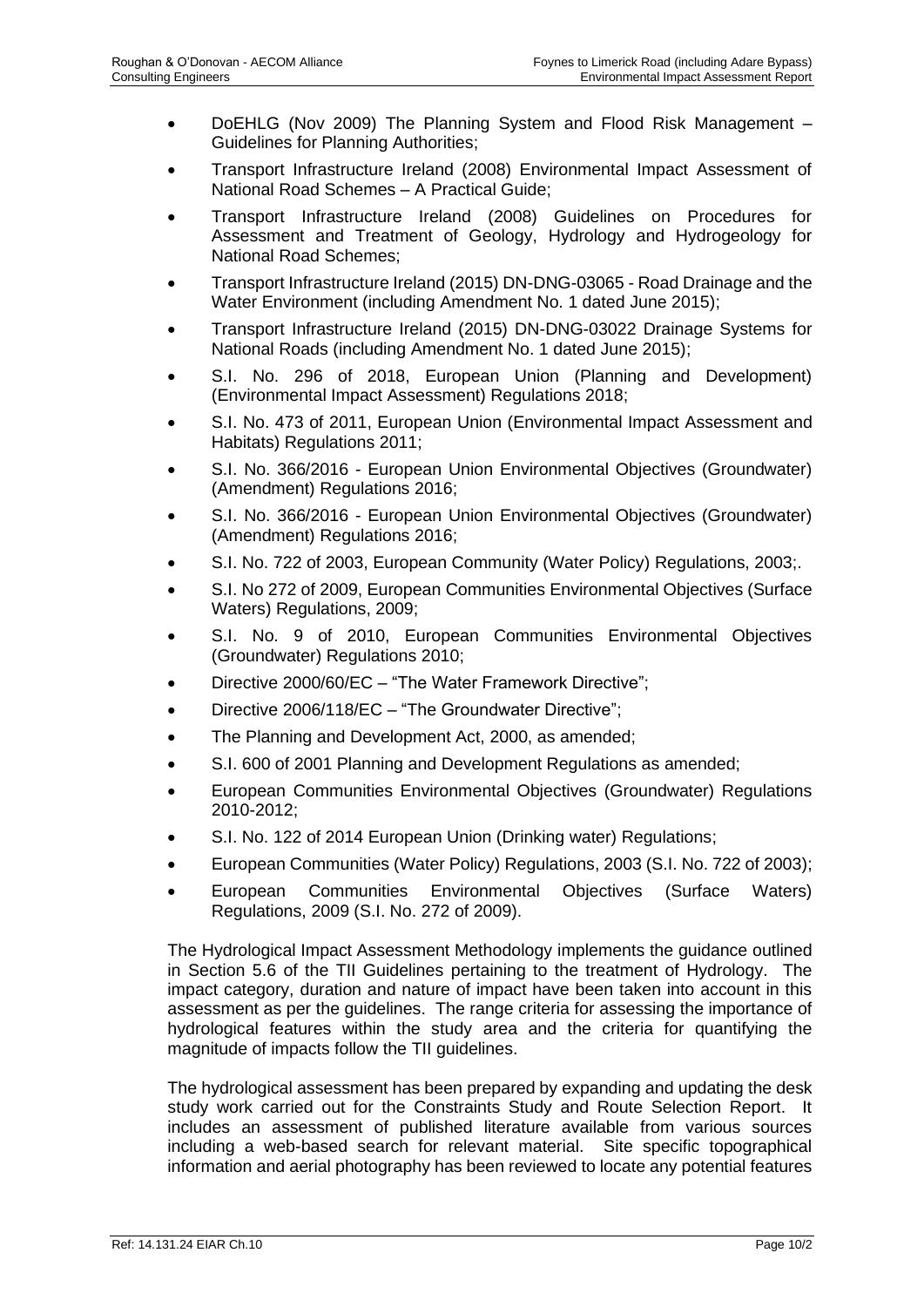of hydrological interest, and these have been investigated on the ground by walkover surveys in order to assess the significance of any likely environmental impacts on them.

Available topographical and hydrometric information (field and desk based) has been used to perform hydrological impact assessments of all culvert crossings and proposed outfall locations. All watercourses and water bodies which could be affected directly (i.e. crossed or realigned/ diverted) or indirectly (i.e. generally lie within 250m of the road development boundary or would receive storm runoff from the proposed road development) were assessed through a series of initial walkover visits followed up by a more detailed survey and hydrological assessment. Due to the nature of the hydrological environment it is necessary to consider the larger river catchment environments that the proposed road development traverses.

The following list of data sources were reviewed as part of this assessment of the impacts on hydrology:

## **Ordnance Survey Ireland (OSi)**

- Discovery Series Mapping (1:50,000)
- Six Inch Raster Maps (1:10,560)
- Six inch and 25 inch OS Vector mapping
- Orthographic Aerial Mapping

## **Environmental Protection Agency (EPA)**

- Teagasc Subsoil Classification Mapping
- Water Quality Monitoring Database and Reports
- Water Framework Directive Classification
- EPA Hydrometric Data System
- Water Framework Directive River Basin Management Plans

#### **Office of Public Works (OPW)**

- Arterial Drainage Scheme Land Benefitting Mapping for Ireland
- OPW and Drainage District Arterial Drainage Channels and Maintained Channels
- OPW Hydrometric Data Website
- OPW Flood-maps Site
- OPW FSU (Flood Studies Update) Web Portal Site for Flood Flow Estimation
- OPW Preliminary Flood Risk Assessment Mapping (PFRA)
- OPW Catchment Flood Risk Assessment and Management Mapping (CFRAM)
- Review of Office of Public Works (OPW) online mapping

#### **Limerick City & County Council**

- Limerick County Development Plan 2010-2016 (as extended)
- Planning Register
- Water Services Department Abstractions, Discharges & Supply Schemes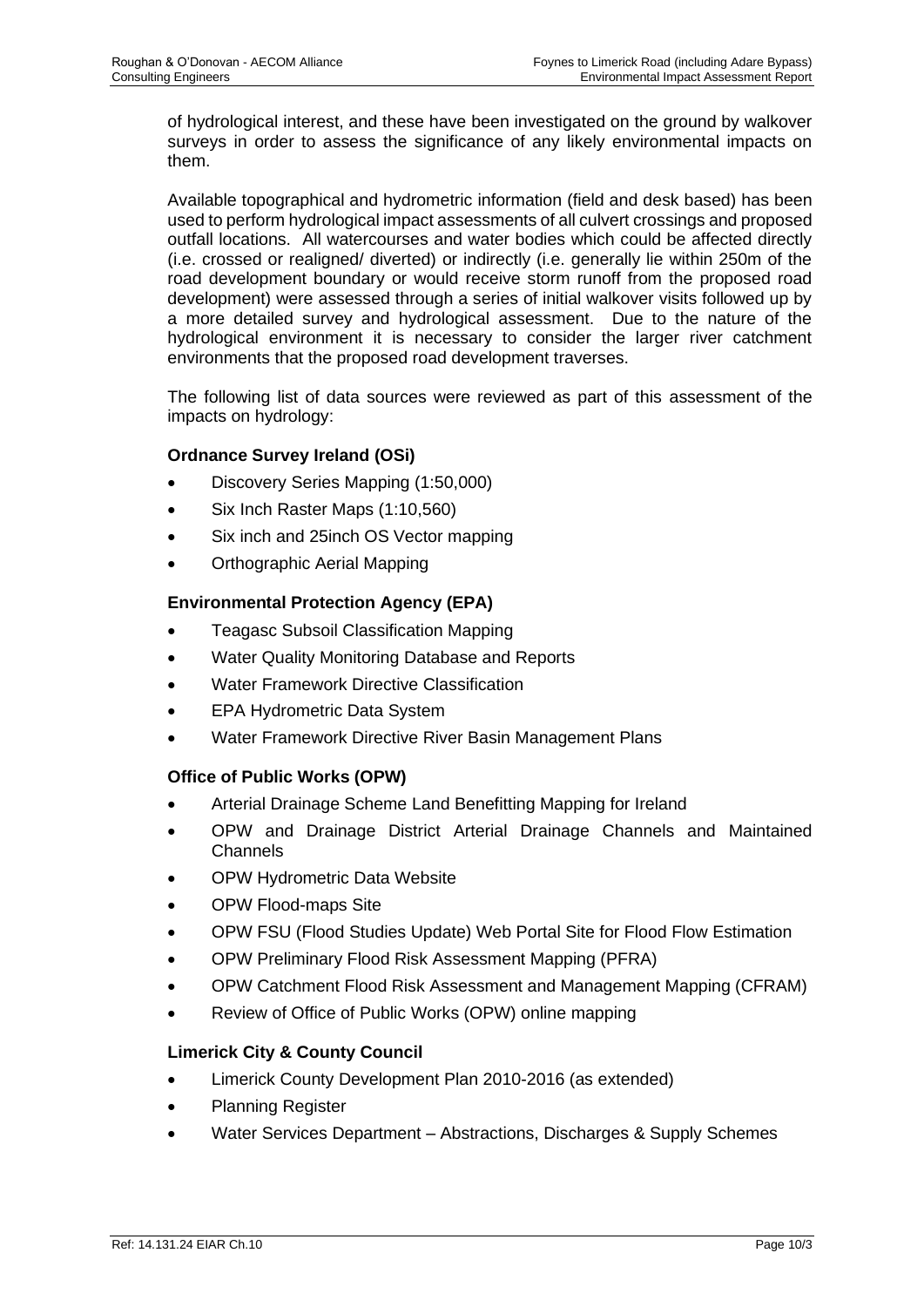#### **National Parks and Wildlife Service (NPWS)**

- Designated Areas Mapping
- Site Synopsis Reports

#### **Environmental Protection Agency (EPA)**

- Water Quality Monitoring Database and Reports
- Water Framework Directive Classification

#### **Other Sources**

- River Basin Management Plan for Ireland (2018 2021)
- Shannon River Basin Management Plan for Ireland
- Aerial survey photography
- Geological Survey of Ireland (GSI) Mapping
- Aerial survey photography (flown 2006, 2007, 2010, 2012 & 2015)
- LIDAR data (Light Detection and Ranging) (Flown Feb 2015)
- Met Eireann meteorological data

#### **10.2.2 Consultation with Regulatory and Other Bodies**

Consultation took place with all relevant regulatory bodies including various departments of Limerick City and County Council, the OPW, National Parks and Wildlife (NPWS), GSI and Inland Fisheries Ireland (IFI).

#### **10.2.3 Field Surveys**

Field surveys and walkover assessments were carried out to assess the hydrological impacts of the proposed road development. Detailed stream surveys (including topographical surveys where required) were made at areas where hydrological impacts were likely to occur without appropriate mitigation. Specifically, all culvert and bridge crossing locations, proposed outfall locations and ecologically sensitive areas were visited, and field measurements carried out along with reconnaissance of potential flood risk areas.

#### **10.3 Existing Environment for Hydrology**

#### **10.3.1 Regional Overview of Hydrology**

The rivers and lakes along the proposed road development are located entirely within the Shannon International River Basin District (Shannon IRBD) and have been classified by the Water Framework Directive as Poor to Moderate water quality status along the entire proposed road development. The groundwater status for this region is classified primarily as Good with localised areas classified as Poor to the north of Adare and at Mulderricksfield.

The proposed road development crosses several watercourses which are part of the Lower River Shannon Estuary Catchment. The rivers in the eastern section of the Study Area which are traversed by the proposed road development flow to the Shannon Estuary via the River Maigue catchment. Those in the middle section flow via the River Deel and the remaining western section flows directly to the Shannon Estuary. The proposed road development is in Hydrometric Area No.24, Shannon Estuary South Unit of Management (UoM).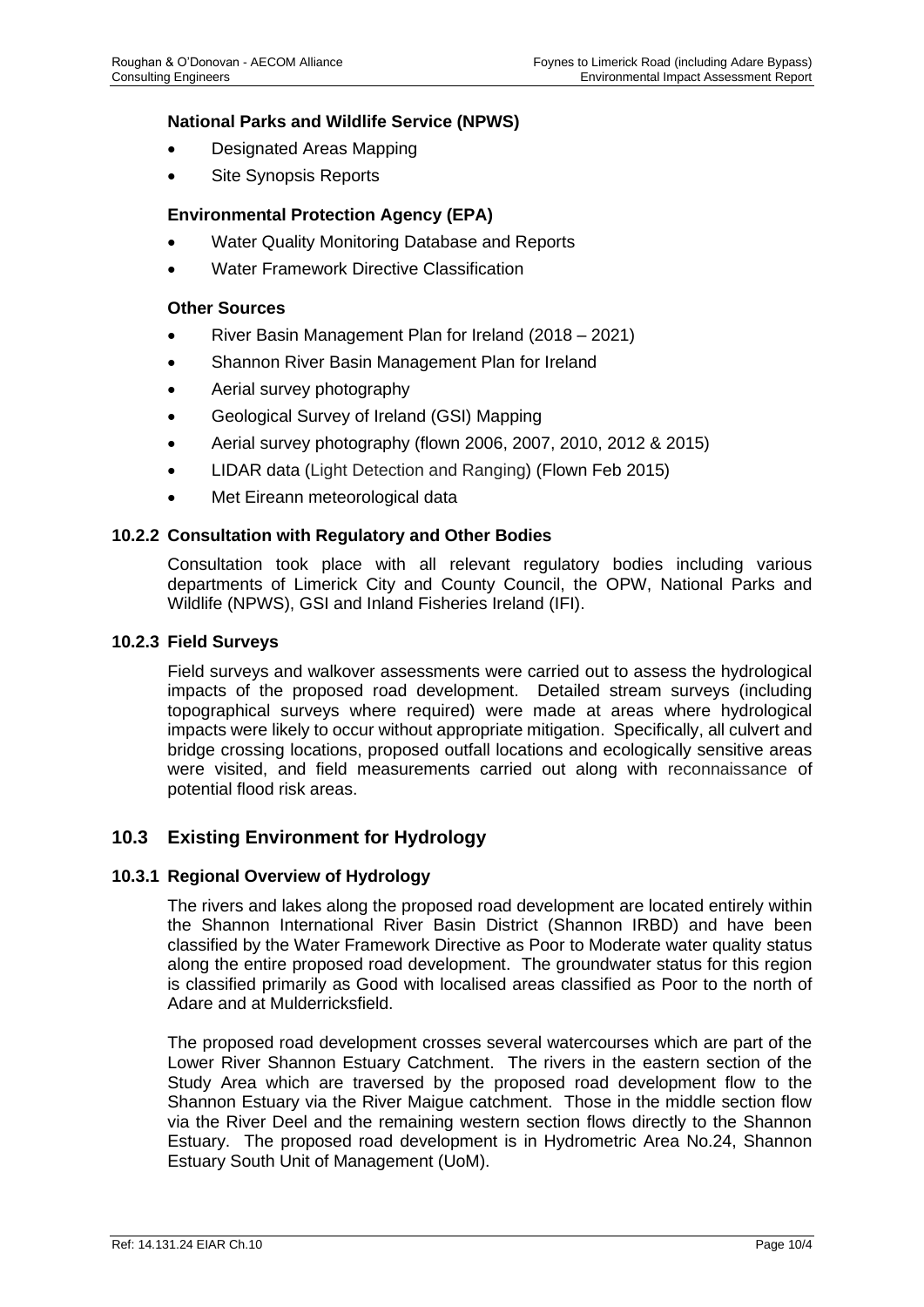The locations of each of the major watercourses along the proposed road development are given in Figure 10.1 in Volume 3 of this EIAR, with each of the outfall locations and their proximity to sensitive ecological receptor locations indicated on Figures 10.2 – 10.6 in Volume 3 of the EIAR. Figure 10.7 in Volume 3 shows the upstream catchment sections and subsections to the various watercourse crossings and outfalls. There are 21 watercourse crossings and 32 surface water outfall discharge locations proposed along the route and these are summarised in Table 10.1 below. A watercourse is defined as a channel that a flowing body of water follows and includes rivers, streams, tributaries and canals. All other culvert crossings proposed as part of this development traverse local or arterial drainage channels or drainage ditches. In general, all watercourses in the area flow from south to north towards the Lower Shannon Estuary.

The minor watercourses in Section A, the Robertstown and Ahacronane Rivers, discharge into the Churchfield Creek approx. 1.2km and 1.6km downstream of the proposed road development crossings, respectively. The Churchfield Creek is tidal and confluences with the Shannon Estuary a further 2.5km along between Foynes Island and Aughinish Island.

Section B crosses over the Ballycullen Stream only.

Section C of the proposed road development crosses the River Deel in the townland of Milltown North, which continues northward passing through Askeaton and discharging to the Shannon Estuary.

Section D of the proposed road development crosses the Greanagh River twice and also its tributary the Clonshire River, in the townland of Clonshire More and Rower More. The proposed road development crosses the River Maigue to the north of Adare which is the largest watercourse crossed. The Greanagh River confluences with the River Maigue approximately 1km north of the proposed road development before discharging to the Shannon Estuary a further 10km north. The Maigue and Greanagh (B) Rivers are tidal at the proposed road development crossing points.

| <b>Section</b> | <b>Chainage:</b> |          | <b>Section</b> | No. of Watercourse | No. of          |  |
|----------------|------------------|----------|----------------|--------------------|-----------------|--|
| No.            | <b>From</b>      | To       | Length, km     | <b>Crossings</b>   | <b>Outfalls</b> |  |
| A              | $1+000$          | 7+350    | 7.35           | 6                  | 5               |  |
| B              | $10+000$         | $11+950$ | 1.95           | 3                  | 3               |  |
| С              | $20+000$         | 29+950   | 9.95           | 6                  | 9               |  |
| D              | $50+000$         | 65+550   | 15.55          | 6                  | 15              |  |
| Total          |                  |          | 34.80          | 21                 | 32              |  |

**Table 10.1 Road Section and Associated Catchments**

# **10.3.2 River Catchments**

The following sections provide a general description of the principal river catchments in the area. Detailed descriptions of the individual watercourses and their subcatchments which are crossed by, or act as receiving waters from, the proposed road development are also provided.

Please note there are differences in some of the parameters quoted below between the Flood Studies Report (FSR; 1975) and Flood Studies Update Report (FSU, 2014) due to the differences in the varying mapping techniques used. It is generally considered that the areas calculated in the FSR method are more accurate than those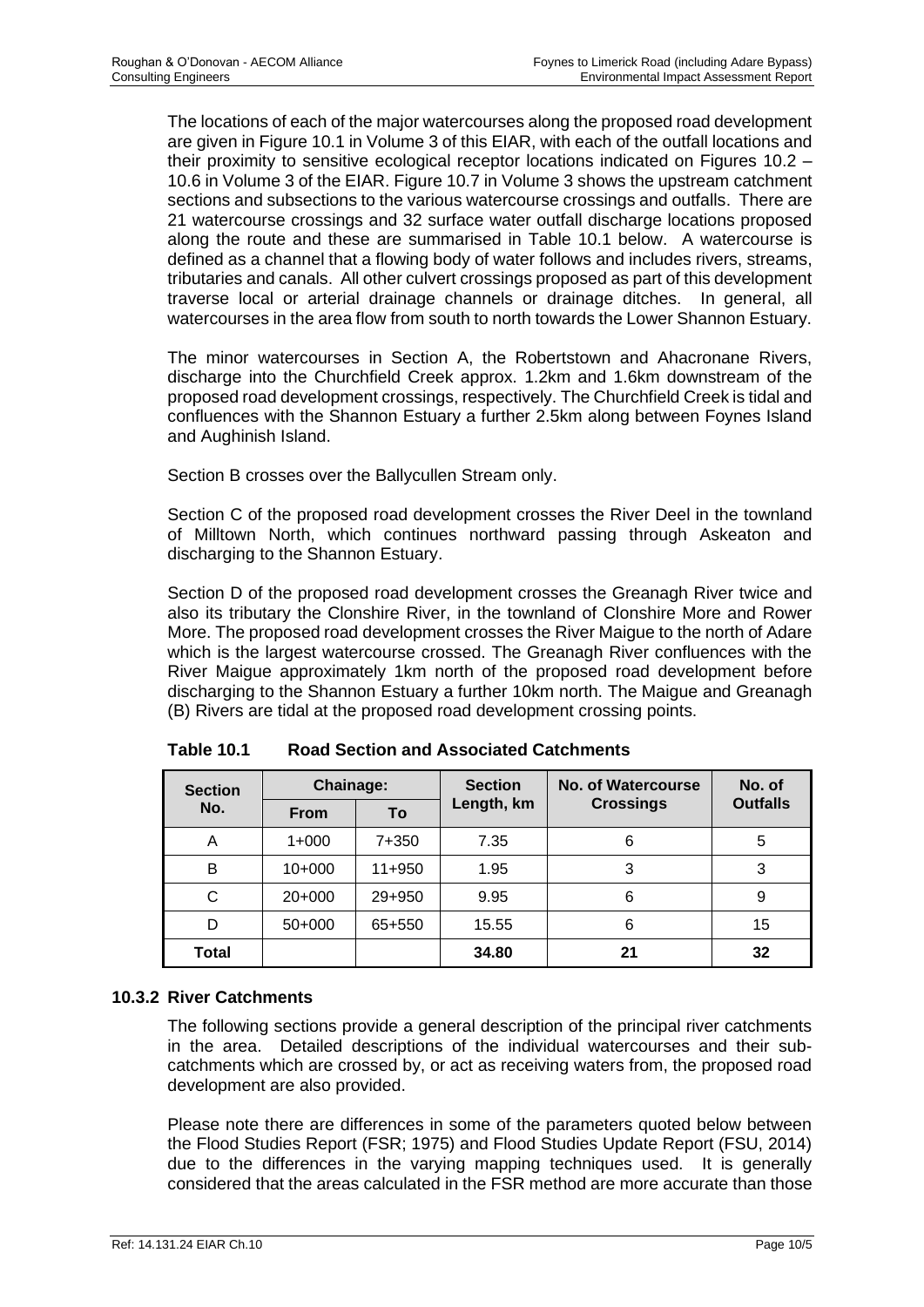within the FSU as they take into account the drainage network as well as the Digital Terrain Mode (DTM) contours. The FSU only considers the DTM model and has been shown for various catchments to be inconsistent with respect to the watershed.

## *10.3.2.1 Robertstown River*

The Robertstown River is a minor watercourse with a catchment area of approximately 30 km<sup>2</sup> where it traverses the proposed road development. It rises in the hills to the south west of Shanagolden village and flows typically south to north and discharges into the Churchfield Creek which is a tidal inlet of the Shannon Estuary. There are no sources of gauged flood flow information for this River.

| <b>Table 10.2</b> | <b>FSR Catchment Characteristics of the Robertstown River</b> |
|-------------------|---------------------------------------------------------------|
|-------------------|---------------------------------------------------------------|

| <b>Catchment Characteristic</b>                 | <b>Measurement</b> |
|-------------------------------------------------|--------------------|
| AREA (km <sup>2</sup> )                         | 30.4               |
| Standard Average Annual Rainfall (SAAR) (mm)    | 1,100              |
| Winter Rainfall Acceptance potential SOIL Index | 0.37               |
| Channel Flood Slope S1085 (m/km)                | 9.10               |
| URBAN – fraction of catchment                   | 0.000              |

#### **Table 10.3 FSU Catchment Descriptors of the Robertstown River** (Source OPW FSU Web Portal Site)

| <b>Catchment Characteristic</b>                    |        |
|----------------------------------------------------|--------|
| AREA (km <sup>2</sup> ) (OPW DTM model)            | 32.0   |
| Standard Average Annual Rainfall (SAAR) (mm)       | 1.097  |
| Flood Attenuation from Reservoirs and Lakes (FARL) | 1.0    |
| Baseflow Index of Soils (BFISOIL)                  | 0.637  |
| Drainage Density (DRAIND) km per km <sup>2</sup>   | 1.086  |
| Channel Flood Slope (S1085) (m/km)                 | 13.124 |
| Arterial Drainage Factor (ARTDRAIN2)               | 0.000  |
| <b>URBEXT</b> (Urban Extent)                       | 0.017  |

# *10.3.2.2 Ahacronane River*

The Ahacronane River has a catchment area of approximately 22km<sup>2</sup> upstream of where it traverses the proposed road development. It rises in the hills near Kilcolman, flowing north through Creeves before discharging into the Churchfield Creek. There are no sources of gauged flood flow information for this River.

#### **Table 10.4 FSR Catchment Characteristics of the Ahacronane River**

| <b>Catchment Characteristic</b>                 |       |
|-------------------------------------------------|-------|
| AREA (km <sup>2</sup> )                         | 21.7  |
| Standard Average Annual Rainfall (SAAR) (mm)    | 1,100 |
| Winter Rainfall Acceptance potential SOIL Index | 0.31  |
| Channel Flood Slope (S1085) (m/km)              | 5.90  |
| URBAN – fraction of catchment                   | 0.000 |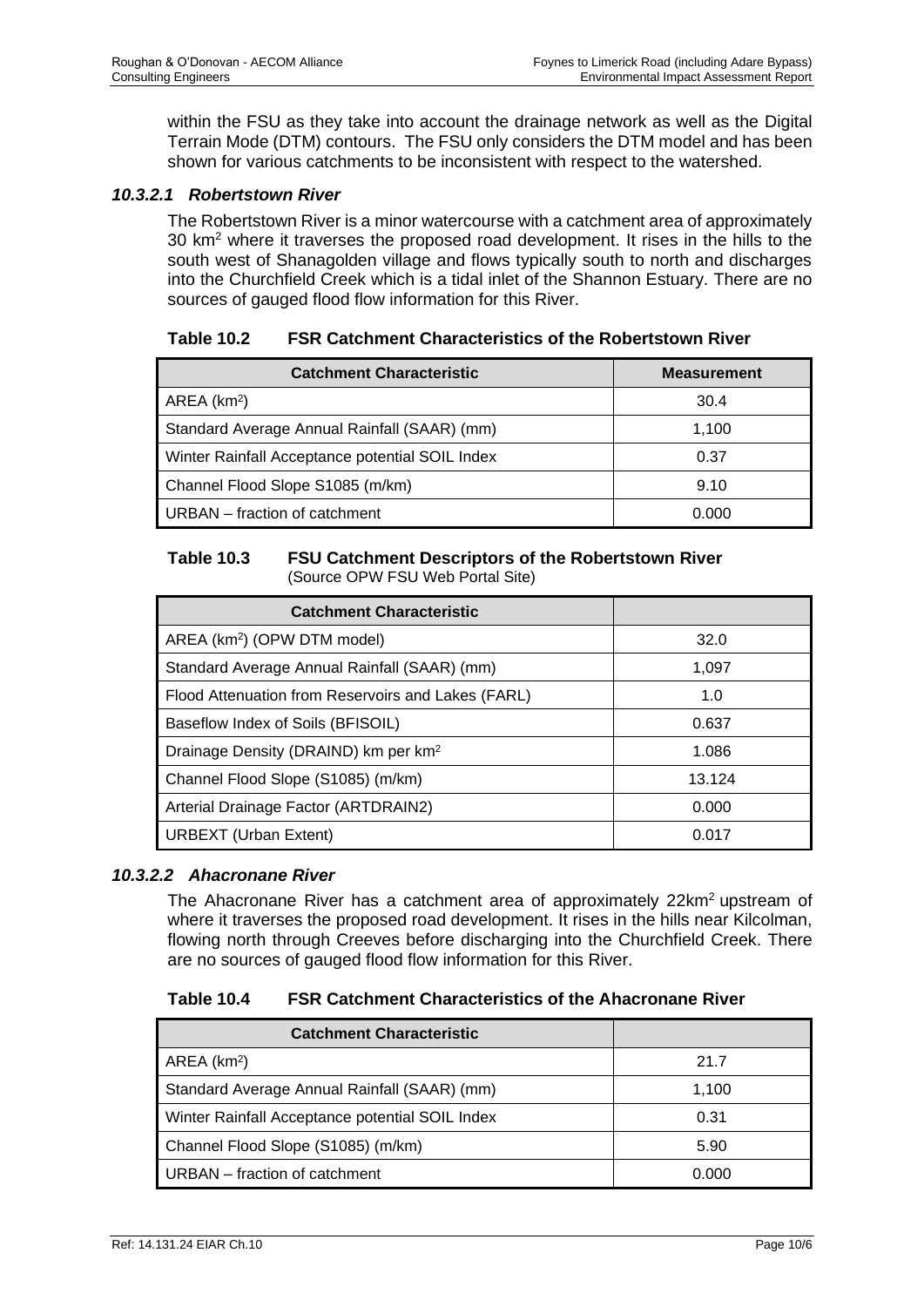#### **Table 10.5 FSU Catchment Descriptors of the Ahacronane River** (Source OPW FSU Web Portal Site)

| <b>Catchment Characteristic</b>                    |       |
|----------------------------------------------------|-------|
| AREA (km <sup>2</sup> ) (OPW DTM model)            | 22.6  |
| Standard Average Annual Rainfall (SAAR) (mm)       | 1.085 |
| Flood Attenuation from Reservoirs and Lakes (FARL) | 1.0   |
| <b>BFISOIL Baseflow Index of Soils</b>             | 0.674 |
| Drainage Density DRAIND km per km <sup>2</sup>     | 1.313 |
| Channel Flood Slope (S1085) (m/km)                 | 7.64  |
| Arterial Drainage Factor ARTDRAIN2                 | 0.000 |
| <b>URBEXT</b>                                      | 0.000 |

# *10.3.2.3 Ballycullen (Lismakeery) Stream*

The Ballycullen Stream (also known as the Lismakeery Stream) rises near Kilquane and flows north towards Lismakeery and Ballycullen before discharging to the Shannon Estuary at Tomdeely North. It is crossed twice by the proposed road development, upstream in Section C at Ch.20+950 and downstream in Section B at Ch.10+300. It has a catchment area of approximately 12km<sup>2</sup> upstream of where it traverses Section B of the proposed road development. There are no sources of gauged flood flow information for this River.

## **Table 10.6 FSR Catchment Characteristics of the Ballycullen Stream**

| <b>Catchment Characteristic</b>                 |       |
|-------------------------------------------------|-------|
| AREA (km <sup>2</sup> )                         | 11.1  |
| Standard Average Annual Rainfall (SAAR) (mm)    | 1,100 |
| Winter Rainfall Acceptance potential SOIL Index | 0.17  |
| Channel Flood Slope (S1085) (m/km)              | 2.50  |
| URBAN – fraction of catchment                   | 0.00  |

#### **Table 10.7 FSU Catchment Descriptors of the Ballycullen Stream** (Source OPW FSU Web Portal Site)

| <b>Catchment Characteristic</b>                    |       |
|----------------------------------------------------|-------|
| AREA (km <sup>2</sup> ) (OPW DTM model)            | 13.5  |
| Standard Average Annual Rainfall (SAAR) (mm)       | 1,062 |
| Flood Attenuation from Reservoirs and Lakes (FARL) | 1.0   |
| <b>BFISOIL Baseflow Index of Soils</b>             | 0.635 |
| Drainage Density DRAIND km per km <sup>2</sup>     | 0.910 |
| Channel Flood Slope (S1085) (m/km)                 | 0.18  |
| <b>Arterial Drainage Factor ARTDRAIN2</b>          | 0.078 |
| URBEXT                                             | 0.000 |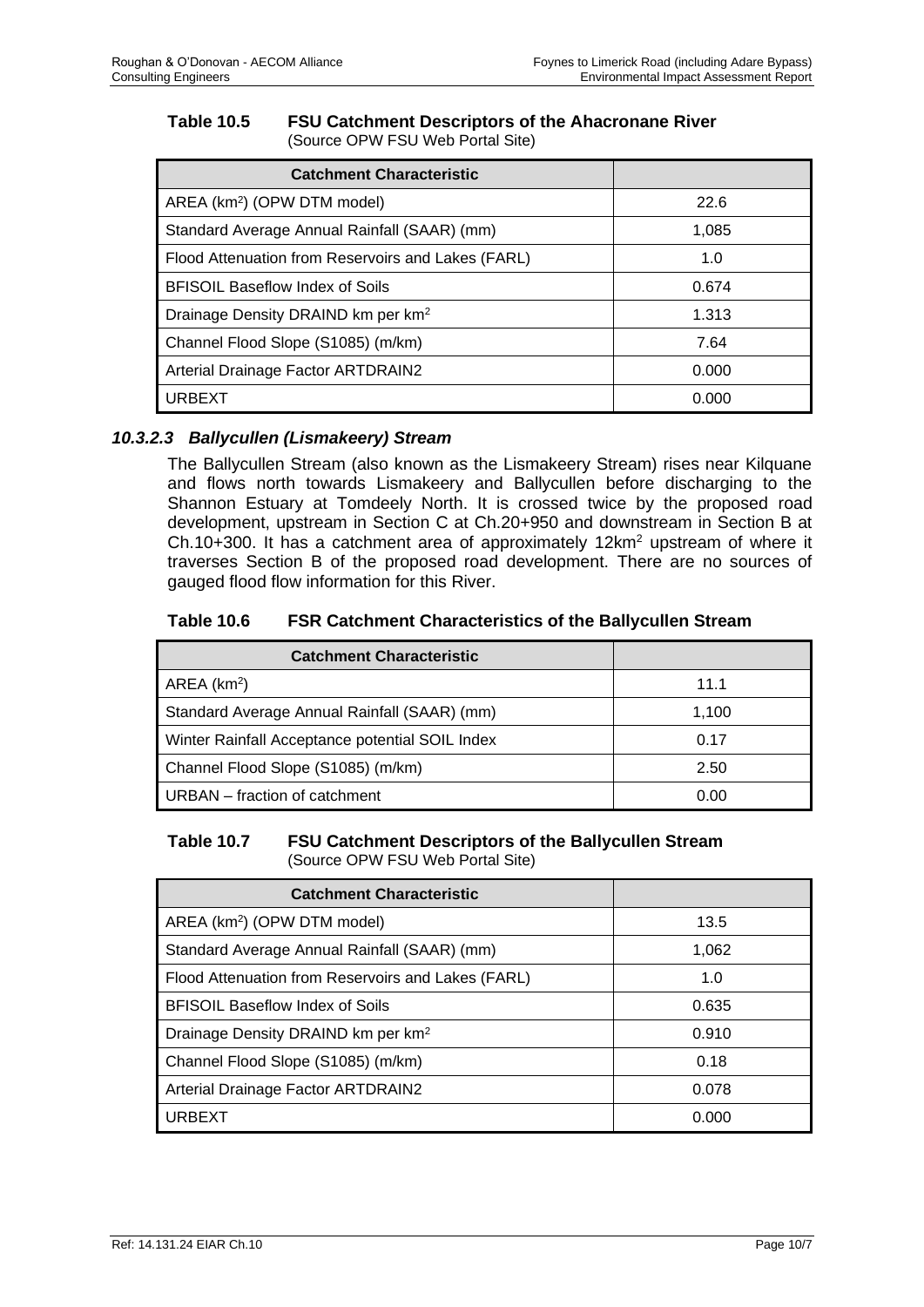#### *10.3.2.4 River Deel*

The River Deel rises in the Mullaghareirk Mountains near Dromina. It flows roughly in a north-westerly direction through the mountains, where it is joined by numerous tributaries, including the Finglasha River and the Ahavarragh Stream which drains the lands upstream of Dromcolliher. Downstream of Newcastle West, the River Deel is joined by the rivers Arra, Dooally and Daar, which drain the steep topography of the Knockanimpaha Mountains which bound the west of the catchment.

Downstream of this confluence the River Deel flows north east, through agricultural plains and roughly follows the direction of the N21 towards and through the western end of the town of Rathkeale. Flowing north from Rathkeale the Deel flows through Askeaton, and on to the Shannon Estuary. It has a catchment area of approximately 484km<sup>2</sup> upstream of where it traverses the proposed road development at Milltown North.

The River Deel catchment drainage scheme was completed in 1968 and focused on improving drainage for agricultural purposes.

#### **Table 10.8 FSU Catchment Descriptors of the River Deel** (Source OPW FSU Web Portal Site)

| <b>Catchment Characteristic</b>                    |       |
|----------------------------------------------------|-------|
| AREA (km <sup>2</sup> ) (OPW DTM model)            | 484.1 |
| Standard Average Annual Rainfall (SAAR) (mm)       | 1,068 |
| Flood Attenuation from Reservoirs and Lakes (FARL) | 0.998 |
| <b>BFISOIL Baseflow Index of Soils</b>             | 0.466 |
| Drainage Density DRAIND km per km <sup>2</sup>     | 1.157 |
| Channel Flood Slope S1085 (m/km)                   | 1.84  |
| <b>Arterial Drainage Factor ARTDRAIN2</b>          | 0.405 |
| <b>URBEXT</b>                                      | 0.016 |

The River Deel is a gauged river with multiple hydrometric gauging stations along its length. The closest station to the proposed crossing point is located upstream at Rathkeale, ref.24013 (the river having a catchment at that point of 438.8km<sup>2</sup>). The Rathkeale gauging station has a good A2 Rating Classification for its flood flow-stage relationship. The record period available for the station is from 1953 to 2009.

#### *10.3.2.5 Clonshire and Greanagh Rivers*

The River Greanagh and Clonshire catchments drain an area of approximately 122km<sup>2</sup>. The source of the Greanagh catchment originates to the north of Ballingarry. It flows north towards the townland of Gortnagrour, where it meets the River Clonshire. The River Greanagh then joins the River Maigue just north of Adare.

A drainage improvement scheme has been undertaken on the lower reaches of the Greanagh with flood embankments, back drains and flapped outlets present, however, it is not known when this was undertaken (likely 1960s/1970s).

These catchments are crossed three times by the proposed road development, all in Section D at Ch.56+550, Ch.58+180 and Ch.59+260. The catchment area upstream of the final crossing is circa 84km<sup>2</sup>. There are no sources of gauged flood flow information for this river.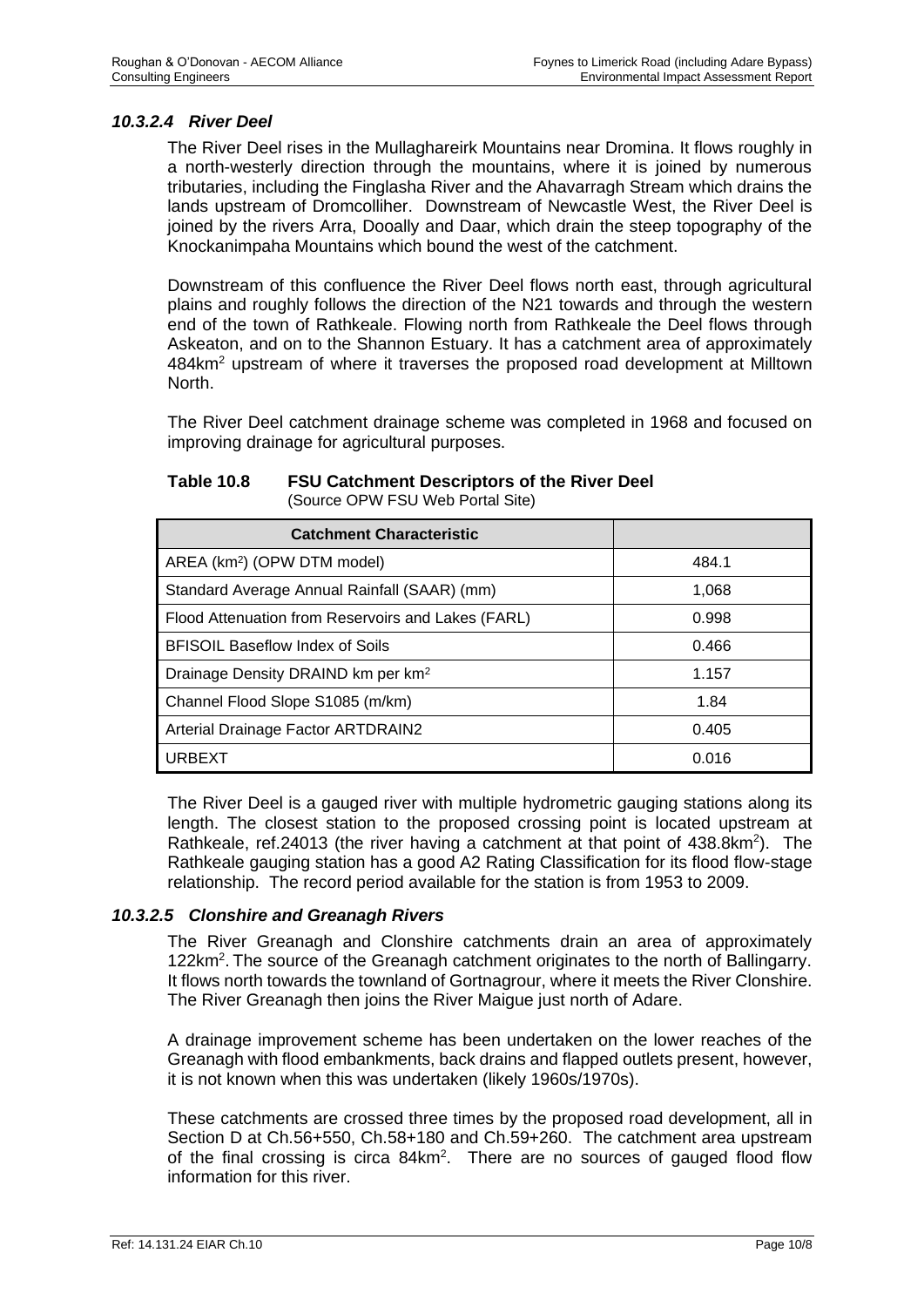#### **Table 10.9 FSU Catchment Descriptors of the Greanagh River (at Ch.59+260)** (Source OPW FSU Web Portal Site)

| <b>Catchment Characteristic</b>                    |       |
|----------------------------------------------------|-------|
| AREA (km <sup>2</sup> ) (OPW DTM model)            | 84.2  |
| Standard Average Annual Rainfall (SAAR) (mm)       | 948   |
| Flood Attenuation from Reservoirs and Lakes (FARL) | 0.994 |
| <b>BFISOIL Baseflow Index of Soils</b>             | 0.713 |
| Drainage Density DRAIND km per km <sup>2</sup>     | 0.793 |
| Channel Flood Slope S1085 (m/km)                   | 5.32  |
| <b>Arterial Drainage Factor ARTDRAIN2</b>          | 0.646 |
| <b>URBEXT</b>                                      | 0.010 |

## *10.3.2.6 River Maigue*

The River Maigue catchment drains an area of approximately 1,122km<sup>2</sup>. The source of the catchment originates in the Ballyhoura Mountains (County Limerick/County Cork). From North Cork, the River Maigue flows east until it joins the River Loobagh and then continues north from Bruree. Upstream of Croom, the Camoge River joins the River Maigue from the east. Downstream of Croom, the River Maigue flows to the northwest towards Adare and is joined by the Greanagh River. Tides become influential once the river crosses through Adare. It has a catchment area of approximately 840km<sup>2</sup> where it traverses the proposed road development.

Multiple drainage improvement schemes have been undertaken throughout the catchment area. In the lower reaches of the River Maigue, flood embankments, back drains and flapped outlets are present which was undertaken between 1973 and 1986.

# **Table 10.10 FSU Catchment Descriptors of the River Maigue**

(Source OPW FSU Web Portal Site)

| <b>Catchment Characteristic</b>                    |       |
|----------------------------------------------------|-------|
| AREA (km <sup>2</sup> ) (OPW DTM model)            | 840.1 |
| Standard Average Annual Rainfall (SAAR) (mm)       | 939   |
| Flood Attenuation from Reservoirs and Lakes (FARL) | 0.999 |
| <b>BFISOIL Baseflow Index of Soils</b>             | 0.547 |
| Drainage Density DRAIND km per km <sup>2</sup>     | 1.056 |
| Channel Flood Slope S1085 (m/km)                   | 2.002 |
| Arterial Drainage Factor ARTDRAIN2                 | 0.521 |
| <b>URBEXT</b>                                      | 0.007 |

The River Maigue is a gauged river having multiple hydrometric gauging stations along its length. The closest station near the proposed crossing point is located upstream at Castleroberts, ref.24008 (the river having a catchment at that point of 806km<sup>2</sup>). This gauging station has a good A2 Rating Classification for its flood flow-stage relationship. The record period available for the station is from 1975 to 2009. There is also a station at Adare Quay, ref.24062, however this recorded levels only from 1993 to 2009 and is a tidal gauge.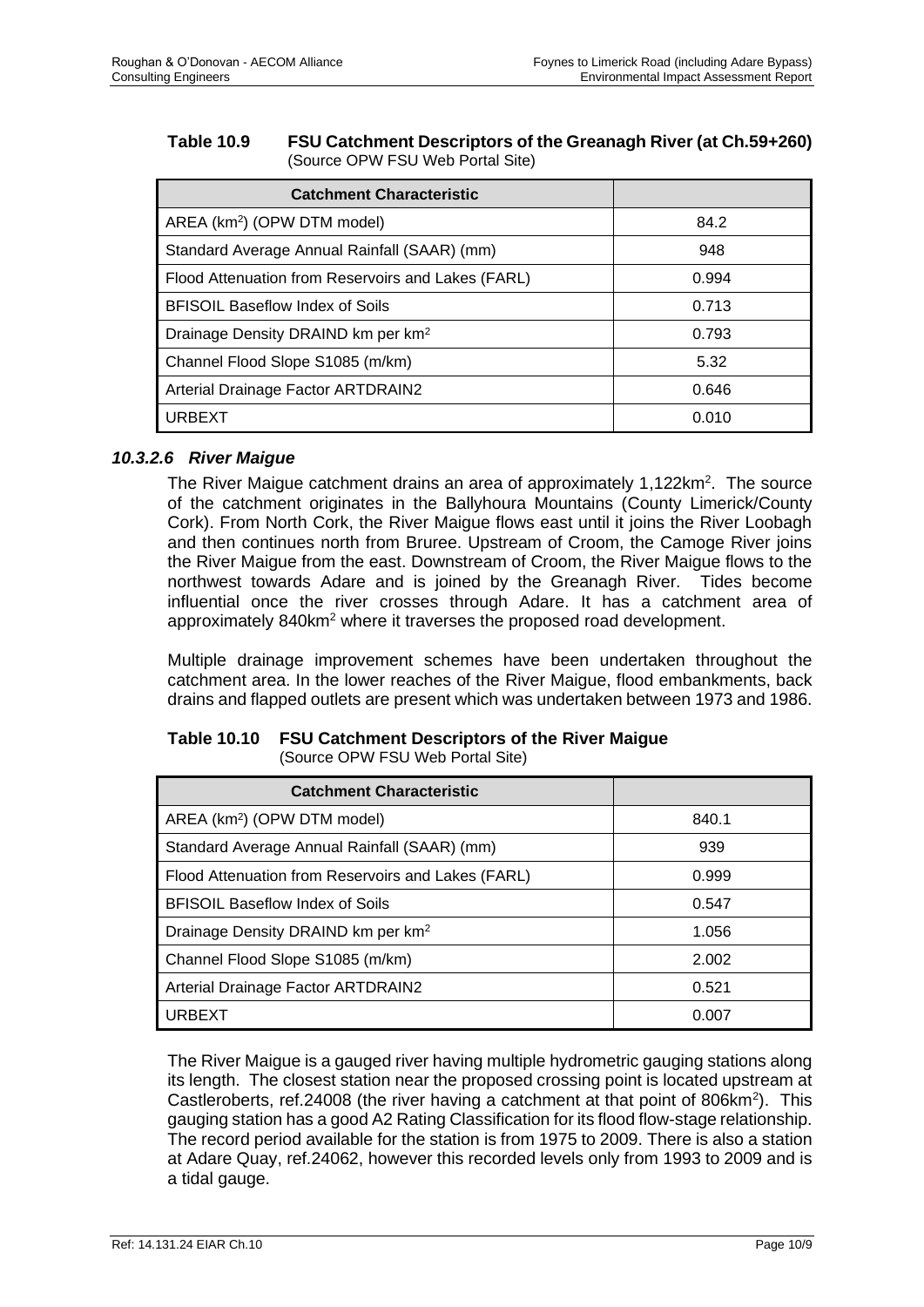## **10.3.3 Flood Risk Assessment (FRA)**

A flood risk assessment has been undertaken for the proposed road development. All bridge structures will be designed with a capacity to pass the estimated 100-year flood flow with appropriate allowances for statistical error and climate change. A minimum freeboard allowance of greater than 0.3m between its soffit level and the design Flood level will be provided. However, at all significant river crossings there are access requirements along the banks which require significantly greater headroom such that the actual freeboard will be typically 2.5m to 4.5m and more above flood levels. Consideration of the following flood flows and flood levels were calculated using a number of methods including: FSR, FSR-3, FSSR-6, IH124/ICP and using the OPW FSU Web Portal and the appropriate design flow adopted.

To inform the Flood Risk Assessment (FRA) the website [www.floodmaps.ie](http://www.floodmaps.ie/) and the Preliminary Flood Risk Assessments (PFRA) and Catchment Flood Risk Assessment and Management (CFRAM) flood mapping were consulted as initial screening. Hydraulic flood modelling was carried out to estimate the design flood level and potential impact of the proposed road development at four locations along the proposed road development, namely:

- 1. Robertstown Area (Section A)
- 2. River Deel Crossing (Section C)
- <span id="page-10-0"></span>3. River Greanagh Crossing<sup>1</sup> (Section D)
- 4. River Mai[g](#page-10-0)ue Crossing<sup>1</sup> (Section D)

| <b>Table 10.11</b> | Predicted Design Fluvial Flood Levels and Flood Flows for |
|--------------------|-----------------------------------------------------------|
|                    | modelled watercourses (1% Annual Exceedance Probability)  |

| <b>River Name</b>        | <b>Section</b> | Chainage (m) | 1% AEP Flood<br>Level (m OD) | 1% AEP Flood<br>Flow $(m^3/s)$ |  |
|--------------------------|----------------|--------------|------------------------------|--------------------------------|--|
| <b>Robertstown River</b> | А              | $2+600$      | 6.83                         | 17.22                          |  |
| <b>River Deel</b>        | C              | $24+025$     | 19.90                        | 172.35                         |  |
| <b>Greanagh River</b>    |                | $59+260$     | 4.10                         | 27.10                          |  |
| <b>River Maigue</b>      |                | 60+950       | 4.24                         | 246.33                         |  |

The flood risk is scored as low, medium or high with no further mitigation measures proposed for low, minor mitigation for medium and re-design recommended for high risk. All of the proposed culvert/bridge crossings were assessed and found to have a low residual flood risk being generously sized for flood flows and culvert/bridge soffit freeboard clearance. The findings of the Flood Risk Assessment in relation to the road vertical alignment are summarised in Table 10.12 below. Refer to Section 10.4 for further details and the assessment of impacts.

This assessment indicates minimal flood risk to the proposed road development.

<sup>1</sup> Due to the proximity and floodplain connectivity between the River Greanagh and the River Maigue, a combined hydraulic model of both watercourses was developed.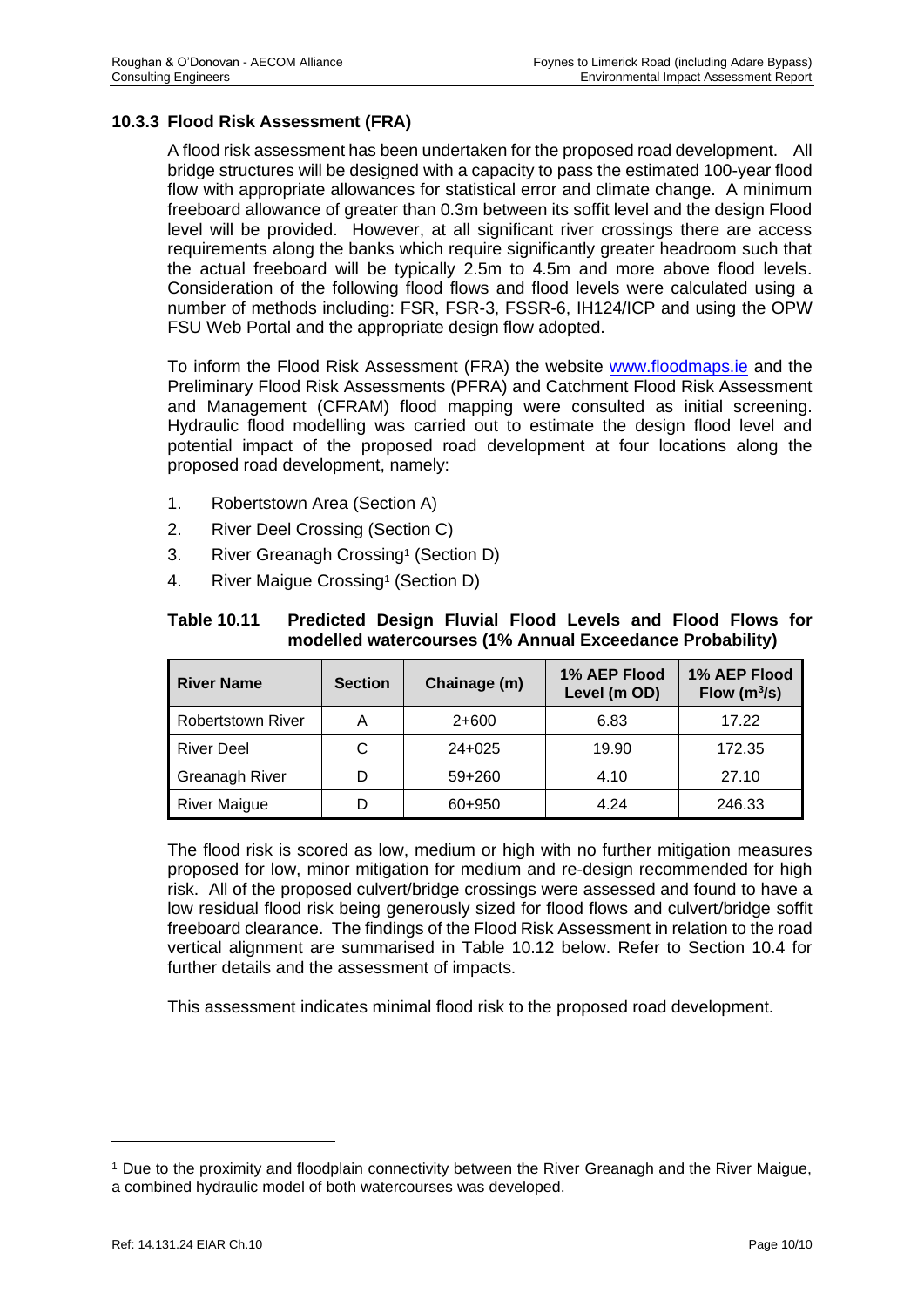| <b>Section</b>    | Chainage           | <b>Comment on Flood</b><br><b>Risk Areas</b> | <b>Overall</b><br><b>Flood Risk</b> | <b>Mitigation</b> |
|-------------------|--------------------|----------------------------------------------|-------------------------------------|-------------------|
| A: Robertstown    | $2+050$ to $2+950$ | <b>Minimal Flood Risks</b>                   | Low                                 | None              |
| C: River Deel     | 23+875 to 25+975   | <b>Minimal Flood Risks</b>                   | Low                                 | None              |
| D: Greanagh River |                    |                                              | Low                                 | None              |
| D: River Maigue   | 58+750 to 61+675   | <b>Minimal Flood Risks</b>                   | Low                                 | None              |

**Table 10.12 Flood Risk Assessment Summary: Road Vertical Alignment**

# **10.3.4 Surface Water Quality**

## *EPA Monitoring River Programme*

The Environmental Protection Agency (EPA) carries out water quality assessments of rivers as part of a nationwide monitoring programme. Data is collected from physiochemical and biological surveys, sampling both river water and the benthic substrate (sediment) in contact with the water.

Water sampling is carried out throughout the year and the main parameters analysed include conductivity, pH, colour, alkalinity, hardness, dissolved oxygen, biochemical oxygen demand (BOD), ammonia, chloride, ortho-phosphate, oxidised nitrogen and temperature.

Biological surveys are normally carried out between the months of June and October. These examine the relationship between water quality and the relative abundance and composition of the macro-invertebrate communities in the sediment of rivers and streams. The macro-invertebrates include the aquatic stages of insects, shrimps, snails and bivalves, worms and leeches. It is generally found that the greater the diversity of species recorded, the better the water quality is.

The collated information relating the water quality and macro-invertebrate community composition is condensed to a numerical scale of Q-values or Biotic Index. The indices are grouped into four classes based on a river's suitability for beneficial uses such as water abstraction, fishery potential, amenity value, etc. (refer to Table 10.13 below).

Water quality in watercourses is generally moderate (Q3-4) with most showing evidence of nutrient enrichment or high sediment loads as a result of intensive land management within the catchment.

| <b>Biotic Index (Q value)</b> | <b>Quality Status</b>         | <b>Quality Class</b> | <b>Condition</b> |
|-------------------------------|-------------------------------|----------------------|------------------|
| Q5, Q4-5, Q4                  | Unpolluted                    | Class A              | Satisfactory     |
| $Q3-4$                        | Slightly Polluted / Eutrophic | Class B              | Transitional     |
| Q3, Q2-3                      | <b>Moderately Polluted</b>    | Class C              | Unsatisfactory   |
| Q2, Q1-2, Q1                  | <b>Seriously Polluted</b>     | Class D              | Unsatisfactory   |

**Table 10.13 Biological River Water Quality Classification System**

# **10.3.5 Ecological Receptors**

A number of key ecological receptors (KERs) and Ecological Receptors (ERs) adjacent to the proposed road development have also been identified and discussed in detail in Chapter 7 (Biodiversity).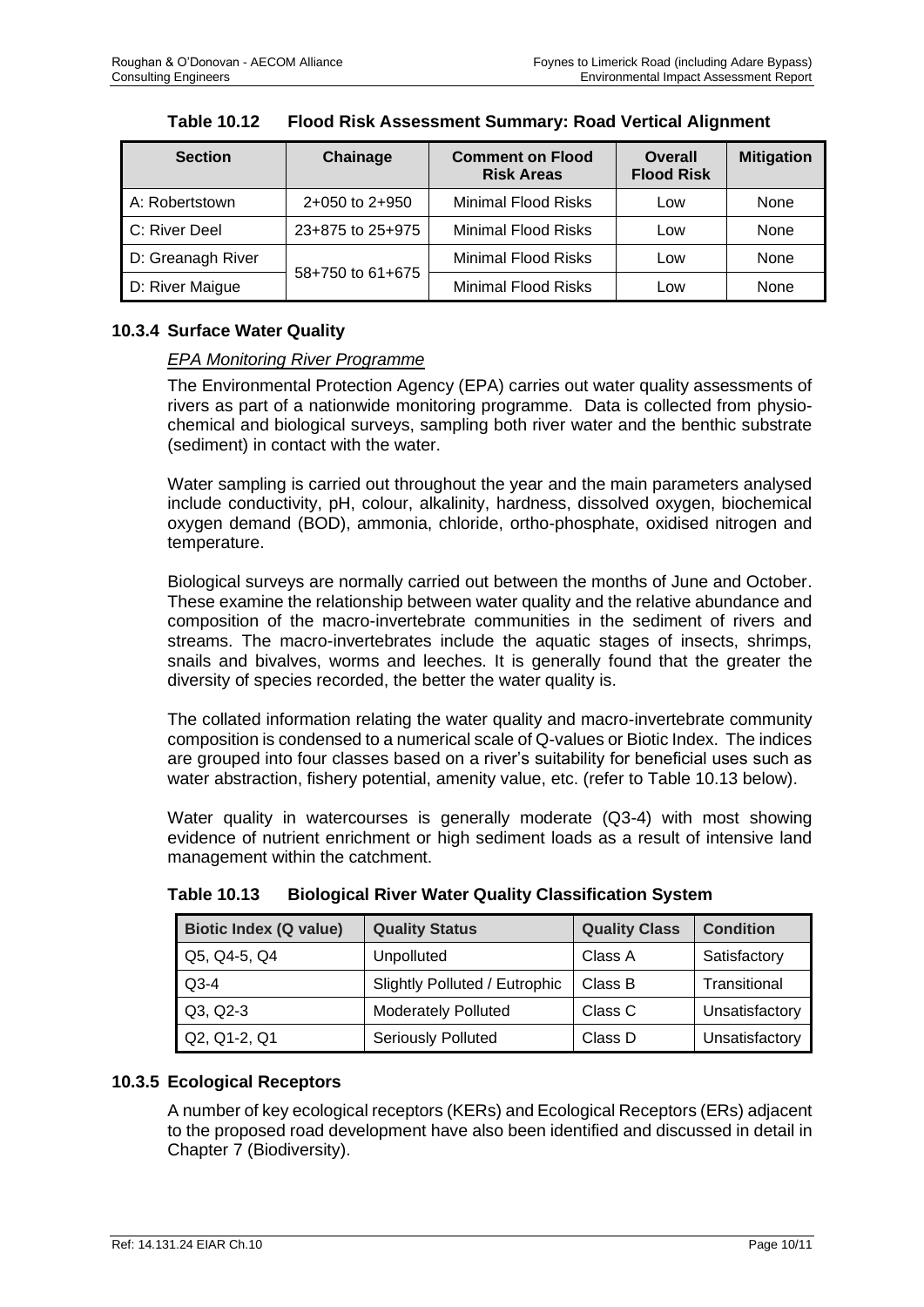Special Areas of Conservation (SAC) and Special Protection Areas (SPA) are afforded legal protection under European Legislation for the conservation of natural habitats and of wild flora and fauna. SAC's and SPA's form part of the NATURA 2000 network of European wide protected sites. A number of priority habitats are also listed which afford special conservation status and attract stricter protection.

The River Maigue within the Lower River Shannon SAC is traversed by the proposed road development. In addition, all of the other watercourse crossings eventually discharge to the Shannon Estuary and the SAC.

The worst-case scenario would be a major pollution incident within the proposed road development which would discharge either directly to the River Maigue, or through a sequence of waterbodies before potentially affecting the SAC.

## **10.3.6 Water Supply Sources from Rivers**

There are no water supply abstraction points from rivers downstream of the crossing points on the proposed road development.

# **10.4 Impact Assessment for Hydrology**

#### **10.4.1 Introduction**

Road projects, given their scale and nature, have significant potential for impacting on the hydrological environment, both during their construction and on-going operation, and consequently require careful planning and detailed assessment to ensure the best solution is attained.

#### **10.4.2 Methodology**

The assessment of hydrological impacts for the proposed road development has been based on the analysis and interpretation of the data acquired during the Constraints Study and Route Selection phase, as well as site specific investigations undertaken in support of this EIAR, including the biodiversity assessments, intrusive site investigations, agricultural surveys, topographical surveys and hydrological walkover surveys. The procedure follows the guidelines set out in the publication 'Guidelines on Procedures for Assessment and Treatment of Geology, Hydrology and Hydrogeology for National Road Schemes', TII.

Key hydrological attributes identified along the proposed road development include:

- Ecologically sensitive surface water features and catchment systems, fishery streams either locally or downstream, Fens, flushes and wetlands etc.;
- Flood Risk Areas; and
- Karstic Areas as described in Chapter 8 Soils and Geology, and Chapter 9 Hydrogeology.

The individual importance of these attributes has been then assessed with respect to their quality, extent / scale and rarity as set out in Table 10.14 below.

For the purposes of this assessment and particularly with reference to the identified KERs and ERs and how their importance was rated, from the hydrological perspective consistent with the approach used for rating ecological sites - see Chapter 7 Biodiversity, the following rating criteria were used:

• Local Importance Lower value – Low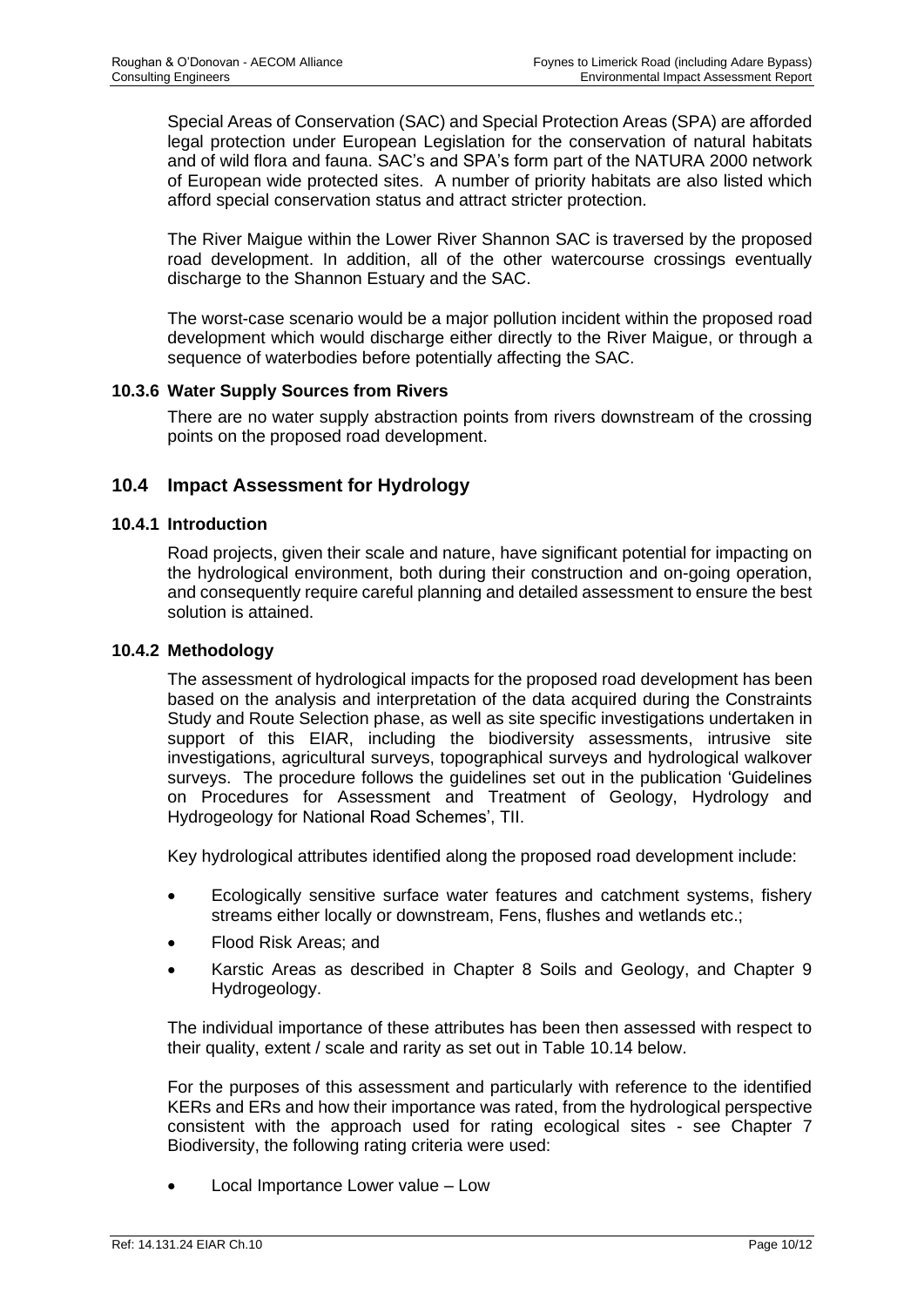- Local Importance Higher value Medium
- County/ Regionally Important High
- National Importance Very high
- European Importance Extremely Important

**Table 10.14 Criteria for Rating Site Attributes**

| Importance            | <b>Criteria</b>                                                       |
|-----------------------|-----------------------------------------------------------------------|
| <b>Extremely High</b> | Attribute has a high quality or value on an international scale       |
| Very High             | Attribute has a high quality or value on a regional or national scale |
| High                  | Attribute has a high quality or value on a local scale                |
| Medium                | Attribute has a medium quality or value on a local scale              |
| Low                   | Attribute has a low quality or value on a local scale                 |

#### **10.4.3 Types of Hydrological Impact**

Types of hydrological impact fall into two broad categories of quantitative and qualitative impacts.

#### *10.4.3.1 Quantitative Hydrological Impacts*

Hydraulic structures such as bridges, culverts, channel diversions and outfalls can, if not appropriately designed, impact negatively on upstream water levels and downstream flows. If a bridge or culvert opening is too narrow or a diversion channel undersized it may impede flow during times of floods thus causing water levels upstream of the structure to be raised above what would occur in the absence of the structure.

In the design of the proposed road development, the adequacy of culvert sizes for local drainage areas and small river catchments is based on providing conveyance for the 1% Annual Exceedance Probability (AEP) return period flood event with recommended climate change allowance. Blockage potential and maintenance requirements are also considered and are often the overriding design factor for small stream crossings. In this respect the design flow used is based on gauged flow data, where available, or the upstream catchment characteristics of the crossing including:

- Catchment area,
- Annual average rainfall for the catchment,
- Mean channel slope (S1085),
- Soil type,
- Flood Studies Report (FSR)100-year flood growth factor of 1.96.

Each method included the standard factorial allowance for the related estimation method (Institute of Hydrology Report No. 124 3-variable equation (IH-124) =1.65, Flood Studies Report 6 variable equation (FSR) (Ireland) =1.47). A climate change allowance of 1.2 was included in all estimations. In addition, where a channel is maintained under a drainage district or arterial drainage scheme, an arterial drainage factor of 1.6 was also included. The Flood Studies Update (FSU) Research Programme was implemented by the OPW and provides a substantial update of the Flood Studies Report. The FSU is an upgraded method for providing estimates at a network of hydrometric nodes throughout Ireland and has a factorial allowance of 1.38.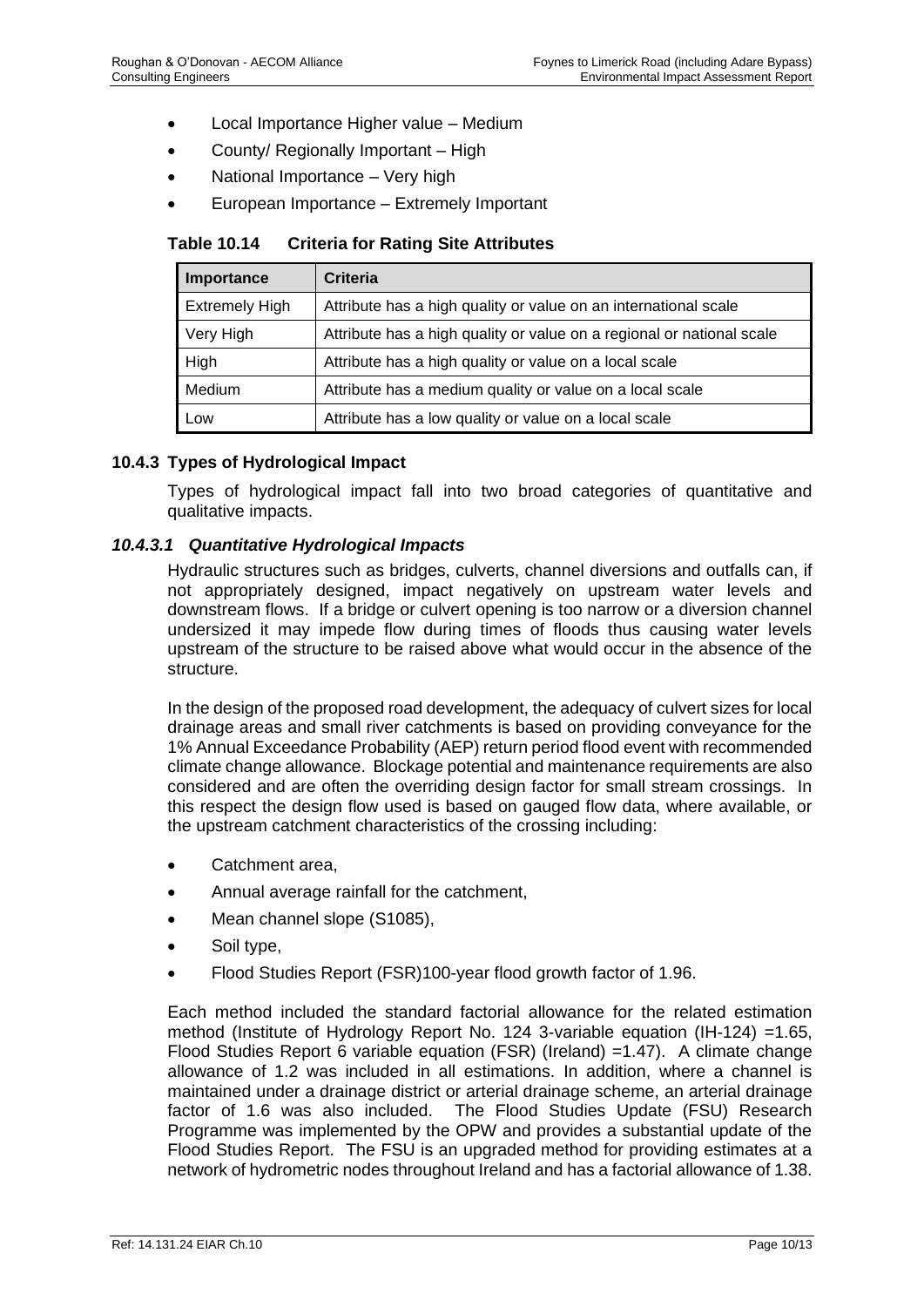The method uses a pooled growth curve of hydraulically similar catchments as the subject catchment which differs from the FSR (which uses a single national growth curve).

Surface water drainage from the carriageway, grassed margins and embankment slopes can lead to localised increased flows and flooding in the receiving streams. The proposed mainline road drainage system is a combination of piped drains, surface water channels and filter drains where permitted, which convey storm runoff to one of the various surface outfall locations along the proposed road development.

#### *10.4.3.2 Qualitative Hydrological Impacts*

Depending on the hydrological and ecological sensitivities of the proposed outfall receiving waters, treatment of the storm water via online or offline detention / water quality improvement ponds are required upstream of the outfall to protect the water quality particularly from spillage and first flush runoff events. The potential contaminant load and accidental spillage risk for a single outfall and sub-catchment area is a function of the Design Traffic Volume and road paved area/length.

## *10.4.3.3 General Hydrological Impacts*

## *General Construction Impacts for Hydrology*

Construction activities pose a significant risk to watercourses particularly contaminated surface water runoff from construction activities entering nearby watercourses.

Construction activities within and alongside surface waters associated with bridge and culvert construction, outfalls and channel diversions can contribute to the deterioration of water quality and can physically alter the stream/river bed and bank morphology with the potential to alter erosion and deposition rates locally and downstream. Activities within or close to the watercourse channels can lead to increased turbidity through re-suspension of bed sediments and release of new sediments from earthworks. Consequently, instream works can potentially represent a severe disruption to aquatic ecology.

The main contaminants arising from construction runoff include:

- Elevated silt/sediment loading in the construction site runoff. Elevated silt loading can lead to long-term damage to aquatic ecosystems by smothering spawning grounds and gravel beds and clogging the gills of fish. Increased silt load in receiving watercourses stunts aquatic plant growth, limits dissolved oxygen capacity and overall reduces the ecological quality with the most critical period associated with low stream flow conditions. Chemical contaminants in the watercourse can bind to silt which can lead to increased bioavailability of these contaminants;
- Spillage of concrete, grout and other cement-based products. These cementbased products are highly alkaline (releasing fine highly alkaline silt) and extremely corrosive and can result in significant impacts to watercourses altering the pH, smothering the stream bed and physically damaging fish through burning and clogging of gills by fine silt;
- Accidental Spillage of hydrocarbons from construction plant and at Storage depots / construction compounds; and
- Faecal contamination arising from inadequate treatment of on-site toilets and washing facilities.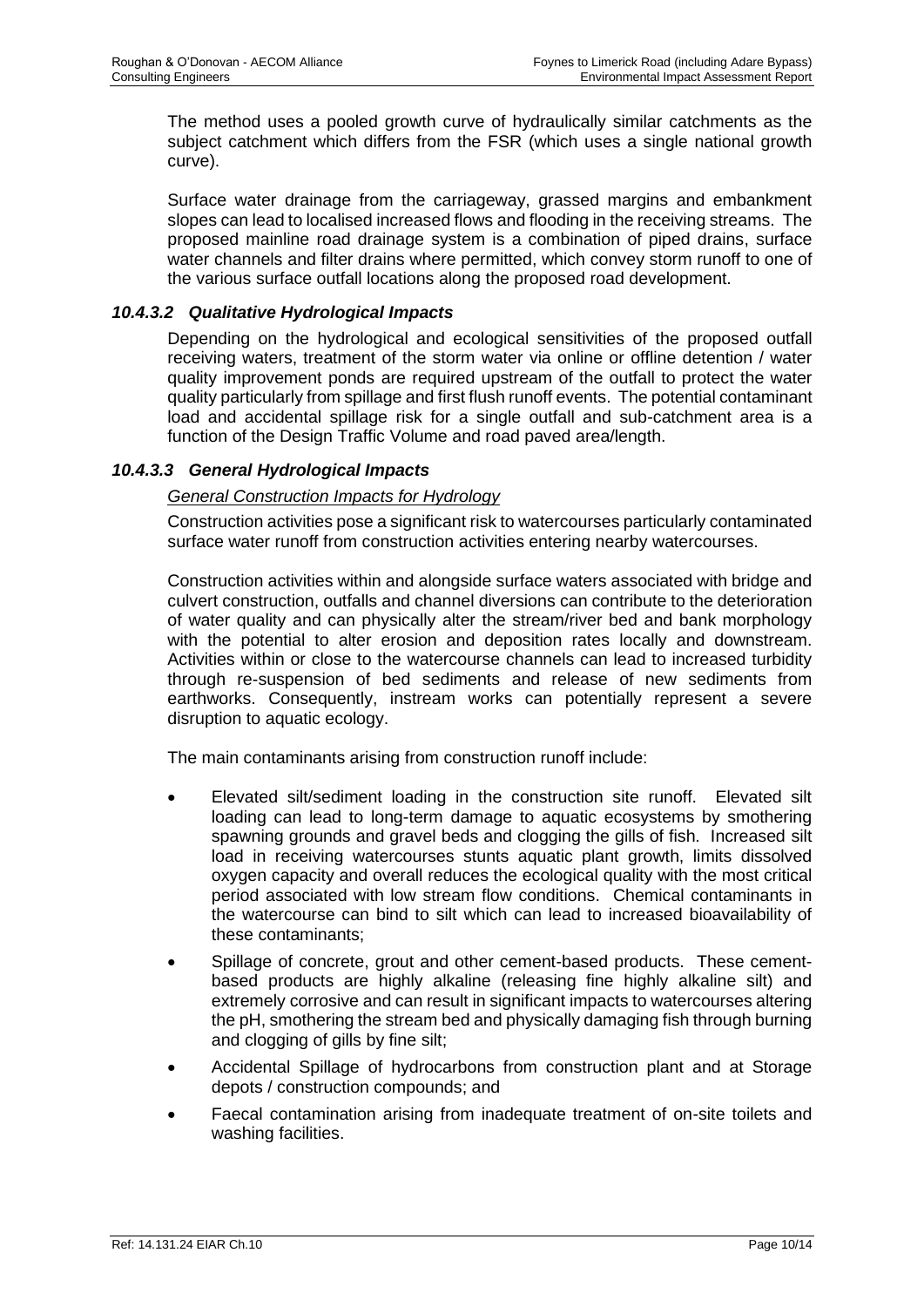#### *General Operational Impacts for Hydrology*

- Permanent interference with river, streams and floodplains at bridge and culvert crossing points. These structures can, if not appropriately designed create an obstacle to flow, particularly under flood conditions resulting in increased flood risk and damage as a result of afflux by such structures. Such structures can locally alter bed levels and channel dimensions resulting in changes in flow velocity and water depth which can, during low flow periods, represent a barrier to fish passage. These structures can result in localised bed and bank erosion resulting in long-term changes to the morphology of the stream channel.
- Removal of flood storage as a result of the road footprint encroaching on the floodplain area. This can result in slight to moderate reduction in the flood attenuating function of a floodplain.
- Potential diversion of water between drainage catchments as a result of the proposed road development and associated drainage network and outfalls. At some locations, the proposed road development may be perpendicular to the natural drainage path and so may lead to the interception of overland flow into the road drainage system (surface drainage or toe drainage / cut off drains) that will convey it to the nearest associated outfall. This may lead in some cases to permanent diversion of flow resulting in an increase in the rate and volume of flow in one watercourse and a corresponding reduction in the other, with potential implications for flood risk and water quality/ dilution.
- Interference with local drainage, relocation, discontinuation and combination of existing land drains as a result of the road footprint and its associated drainage system including toe drains and attenuation/detention drainage ponds. This can lead to local changes in the hydrological regime and can lead to a concentration of flows where a number of smaller drains are discontinued / diverted. This can lead potentially to a deterioration of the hydraulic capacity and exacerbation of flood risk. In the event of the realignment of watercourses this will effectively remove a section of channel reach including its channel and bank-side ecology.
- Increased runoff to watercourses at proposed storm outfalls due to the road pavement (impervious area), reduced transmission time and increased point loading associated with the road and drainage system. This can, particularly in the smaller receiving watercourses/drains, lead to increased flood flow magnitudes and increased frequency of flooding.
- Water quality impact on receiving watercourses at storm outfalls from routine road runoff (generally sediment associated contaminants, heavy metals, hydrocarbons and suspended solids, de-icing agents (salt and grit) and to a lesser extent nutrients, organics, and coliforms). A wide range of heavy metals are known to occur in road drainage waters, the primary metals of concern are Cadmium (Cd), Lead (Pb), Copper (Cu) and Zinc (Zn). All of these metals are included in the EU substances Directive (76/464/EEC), the EU Directive on Pollution Caused by Certain Dangerous Substances (2006/11/EC), the EU Water Framework Directive (2000/60/EC) and the proposed EU priority Contaminating Substances Directive. In particular Cadmium is a List 1 substance included in the EU Blacklist of dangerous substances; all other compounds are List 2 substances.

The road drainage and associated storm outfalls provide a direct pathway for contaminant from accidental spillages associated with Heavy Goods Vehicles (HGVs) (agricultural, oil/chemical spillages, bulk liquid, cement, etc.) to gain rapid unattenuated access to receiving watercourses.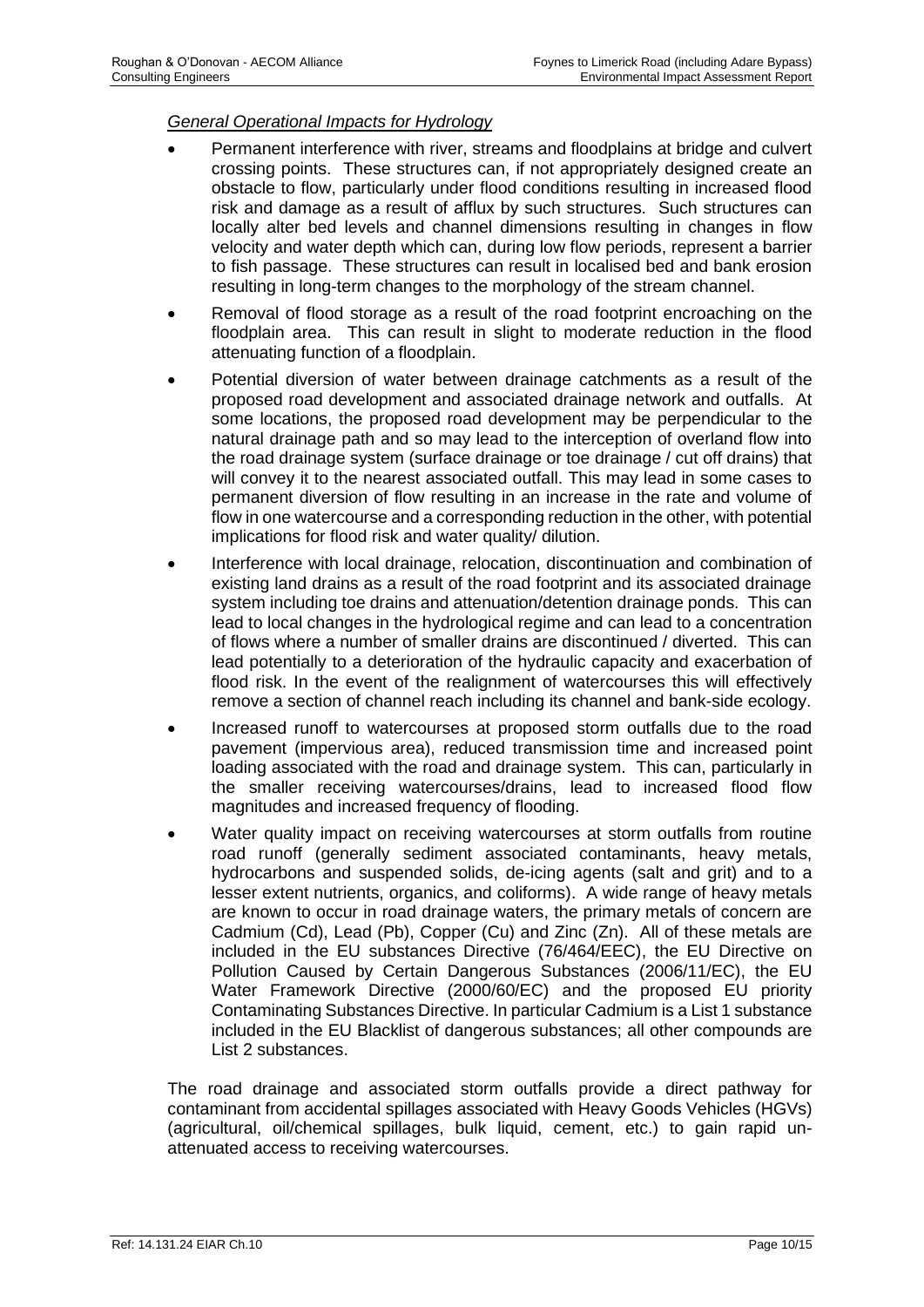Salt and grit applications to road surfaces to mitigate icy conditions, will result in an increased salinity, pH, conductivity and total dissolved solids concentrations to the receiving aquatic system. Increased salinity of watercourses can alter the ecological balance of the aquatic system and increase the bioavailability of chemical contaminants.

#### **10.4.4 Impact of Hydraulic Structures and Interference with Drainage Paths**

This sub-section considers the hydraulic impact of the proposed watercourse culvert crossings along the proposed road development. The preliminary drainage design has identified that a large number of minor drains/watercourses are intercepted by the proposed road development. A large number of these smaller field drains can, from a hydraulic and fisheries perspective, be truncated and the upstream portion diverted either to another existing drain close by or connected into the road embankment drainage ditch.

## **10.4.5 Watercourse Bridge and Culvert Crossings**

Tables 10.15 and 10.16 below present a summary of the proposed watercourse bridge and culvert crossings including upstream contributing catchment area and the proposed sizes taking into account the biodiversity requirements for mammal passage and fisheries. Where both mammal passage and fisheries requirements apply a bottomless structure will be provided with appropriate lateral clearances from the watercourse channel banks as detailed in Chapter 7 (Biodiversity).

As can be seen from the tables, many of the streams intercepted are relatively small in respect to catchment area and the proposed dimensions support the existing stream channel dimensions and will not result in any contraction of the stream flow at the crossing point. These sizes ensure that the design flow barrel velocity is of the order of 0.75m/s to 2m/s and thus potential upstream afflux is minimised.

In some cases, the watercourse crossing is included within a larger structure that may also span over a public road or access tracks for farmers or anglers. Flood plain clearances may also apply in addition to the hydraulic clearances, for example at Robertstown where an approx.140m long bridge will span over the river floodplain and the existing N69 road.

Where a watercourse is to be regraded or diverted, the material forming the bed will be recovered and reused to line the realigned channel. Watercourse diversion channels will be constructed to the inlet and outlet of culverts and will be excavated to provide an even grade between culvert headwalls and existing watercourses, with no obstructions or hollows which would impede the flow of water.

A low-flow channel will be constructed in the bedding material to allow fish passage during dry rainfall periods. Rock scour protection or rock armour will be constructed from natural stone with the properties conforming to TII Publication CC-SCD-00550 Rock Armour Scour Protection.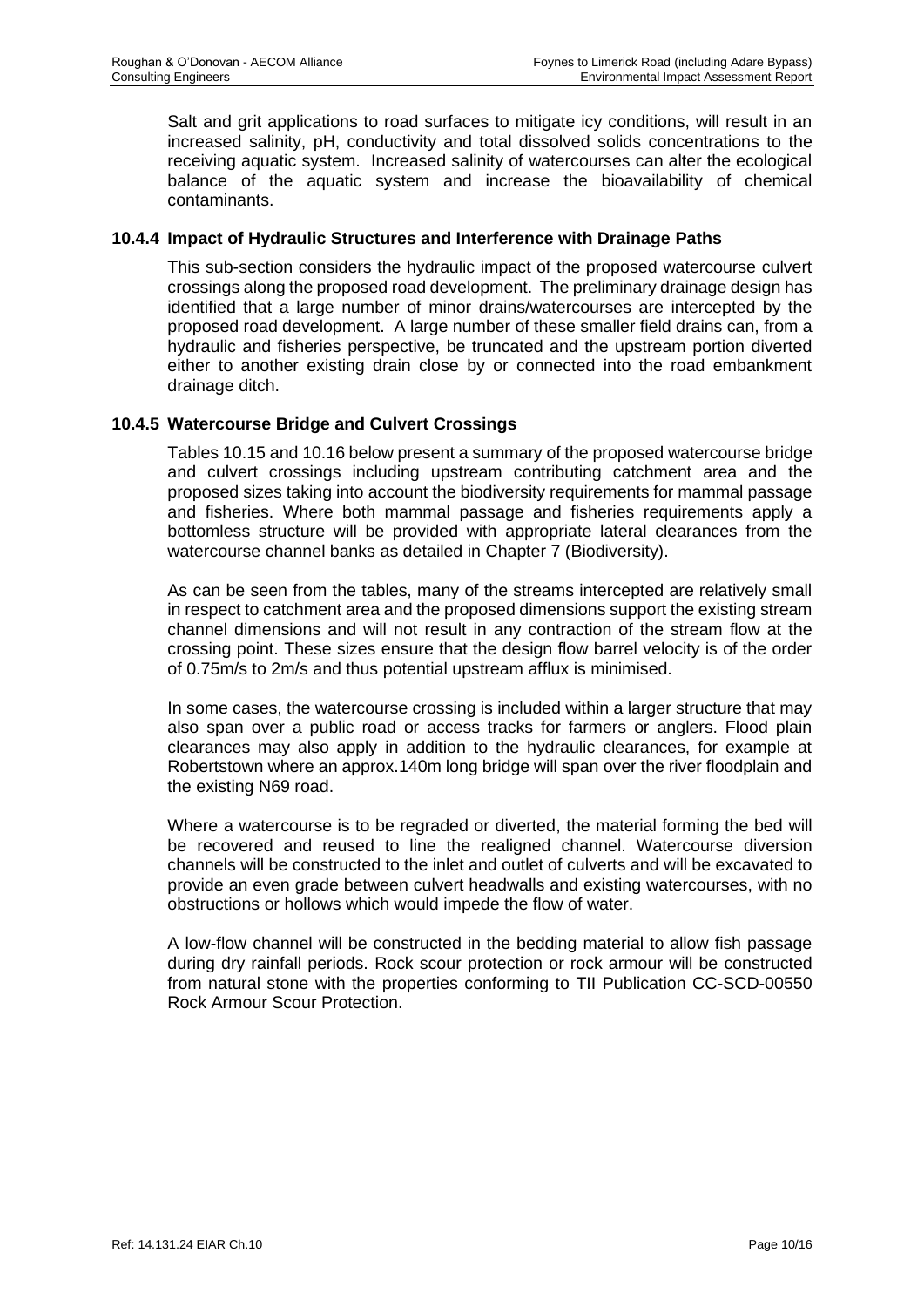<span id="page-17-0"></span>

|                       |                                                                |                    |            | <b>Catchment</b> | Length       | <b>Min. Hydraulic Size</b> |                   | <b>Adjusted Size</b>                  |
|-----------------------|----------------------------------------------------------------|--------------------|------------|------------------|--------------|----------------------------|-------------------|---------------------------------------|
| Ref. No.              | <b>Location</b><br>Ch.<br>Watercourse<br>Area, km <sup>2</sup> |                    |            | (m)              | W(m)<br>H(m) |                            | $W \times H(m)$   |                                       |
| FR-C1 / FR-C1A        | Ardaneer                                                       | Stream             | $1 + 100$  | 0.3              | 34/10        | 2.0                        | 2.4               | N/A                                   |
| FR-C <sub>2</sub>     | Sroolane North                                                 | Stream             | $2 + 150$  | 1.4              | 36           | 6.6                        | 3.7               | N/A                                   |
| FR-C3                 | N69 / Sroolane North                                           | Stream             | $2+500$    | 0.6              | 17           | 1.5                        | 1.5               | $1.95 \times 2.0$<br>(match existing) |
| FR-C4                 | N69 / Robertstown                                              | Robertstown        | $2 + 650$  | 30.4             | 18           | 6.5                        | 2.4               | $3.5 \times 2.4$<br>(match existing)  |
| <b>UB01</b>           | Robertstown                                                    | Robertstown        | $2 + 650$  | 30.4             | 142          | <b>Bridge Structure</b>    |                   | <b>Bridge Structure</b>               |
| FR-C5                 | Rincullia                                                      | Ahacronane         | $4 + 440$  | 21.7             | 43           | 5.3                        | 2.4               | $8.0 \times 3.9$                      |
| FR-C6                 | Ballyclogh                                                     | Stream             | $7+160$    | 0.8              | 37           | 1.4                        | 1.3               | $2.0 \times 2.5$                      |
| <b>FR-C7 / FR-C7A</b> | Ballyclogh                                                     | Stream             | $10+150$   | 1.1              | 26/32        | 1.4                        | 1.3               | $2.0 \times 2.5$                      |
| FR-C8                 | Ballycullen                                                    | Ballycullen        | $10+300$   | 11.1             | 32           | 1.6                        | 2.2               | $7.0 \times 3.1$                      |
| FR-C8A                | L1220 / Ballycullen                                            | Ballycullen        | $20+200$   | 10.2             | 18           | 2.5                        | 1.8               | $8.0 \times 2.1$                      |
| FR-C9                 | Ballycullen                                                    | Stream             | $10+950$   | 6.3              | 40           |                            | 1.65 <sub>Ø</sub> | $7.0 \times 3.4$                      |
| <b>FR-C10</b>         | Cloonreask                                                     | Stream             | $11+650$   | 0.5              | 32           |                            | $1.20\varnothing$ | $2.0 \times 3.0$                      |
| <b>FR-C11</b>         | Ballyclogh                                                     | <b>Ballycullen</b> | 20+950     | 9.9              | 48           | 1.8                        | 2.1               | $8.0 \times 6.5$                      |
| <b>FR-C12</b>         | Baunreagh                                                      | Stream             | $21 + 950$ | 4.5              | 40           |                            | 1.65 <sub>Ø</sub> | $2.0 \times 3.5$                      |
| <b>FR-C12A</b>        | L1236 / Lismakeery                                             | Stream             | $22+500$   | 0.8              | 10           |                            | 1.20 Ø            | 1.20 Ø                                |

# **Table 10.15 Proposed Watercourse Bridge and Culvert Crossings – Sections A, B & C<sup>2</sup>**

<sup>2</sup> Notes:

Height is measured above watercourse bed level.  $\emptyset$  = diameter.

All box culverts are to be constructed to an invert level 500mm below that of the existing channel.

All piped culverts are to be constructed to an invert level minimum 300mm below that of the existing channel.

The sizes indicated above are full sizes inclusive of any increases required to accommodate depressed inverts or mammal ledges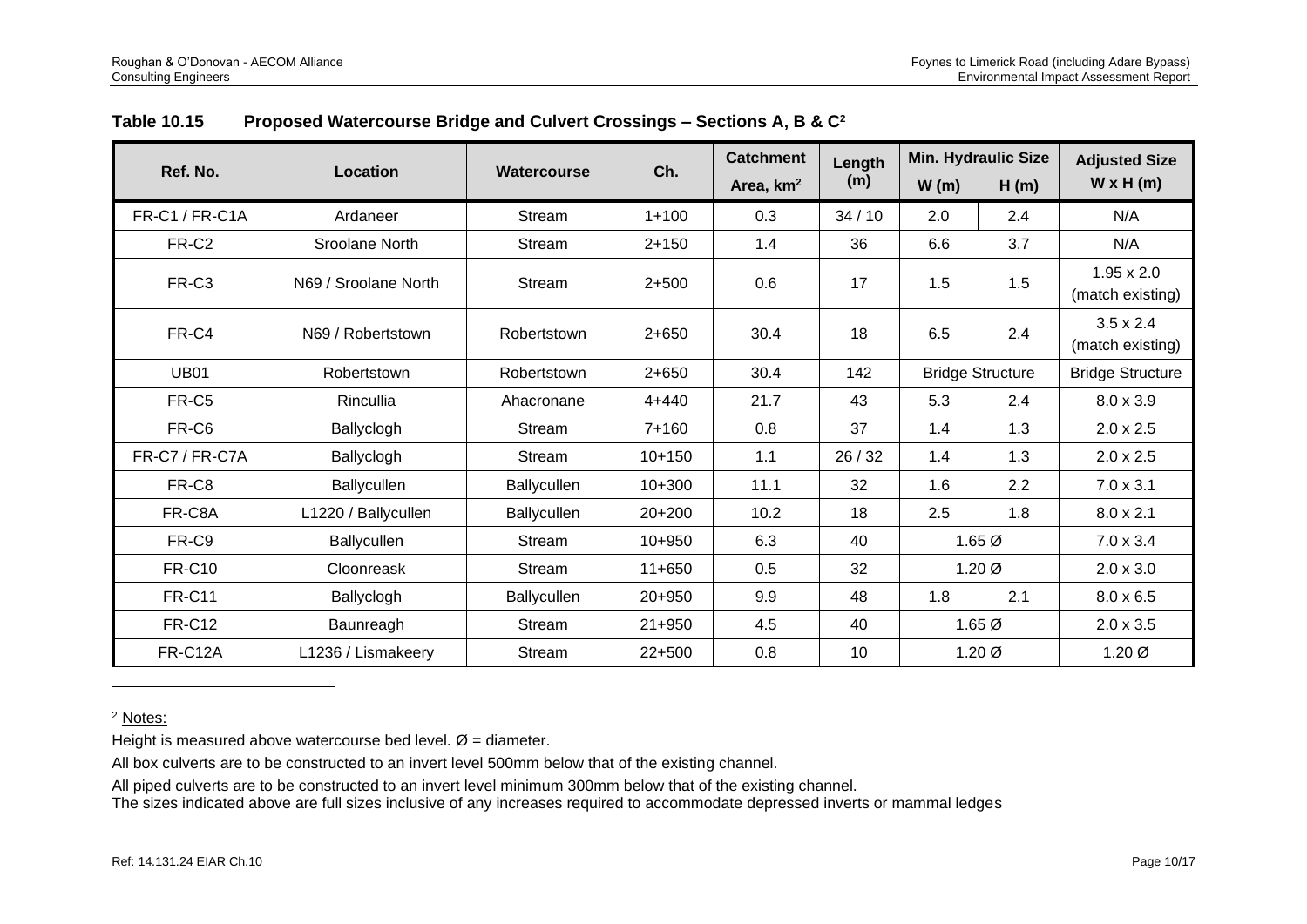|                |                       | <b>Watercourse</b> |        | <b>Catchment</b>      | Length | <b>Min. Hydraulic Size</b> |                         | <b>Adjusted Size</b>                     |
|----------------|-----------------------|--------------------|--------|-----------------------|--------|----------------------------|-------------------------|------------------------------------------|
| Ref. No.       | Location              |                    | Ch.    | Area, km <sup>2</sup> | (m)    | W(m)                       | H(m)                    | $W \times H(m)$                          |
| FR-C13 / RVB01 | Milltown / Boolaglass | <b>River Deel</b>  | 24+000 | 486.0                 | 87     |                            | <b>Bridge Structure</b> | <b>Bridge Structure</b>                  |
| <b>FR-C14</b>  | <b>Boolaglass</b>     | Stream             | 24+350 | 0.2                   | 48     |                            | $1.35\varnothing$       | $1.8 \times 3.2$                         |
| <b>FR-C15</b>  | <b>Bullaun</b>        | Doohyle Stream     | 24+500 | 16.1                  | 32     | 4.0                        | 3.3                     | 15.6m span<br>combined with<br>underpass |
| <b>FR-C16</b>  | <b>Bullaun</b>        | Stream             | 24+935 | 0.4                   | 42     | 1.8                        | 1.6                     | $6.0 \times 5.5$                         |
| <b>FR-C23</b>  | Feeagh                | Stream             | 25+680 | 0.3                   | 46     | 3.2                        | 1.4                     | $1.80\varnothing$                        |
| <b>FR-C24</b>  | Graigeen              | Stream             | 26+325 | 0.6                   | 47     | 1.6                        | 1.8                     | $1.6 \times 3.0$                         |
| FR-C25 / UB04  | Graigeen              | Doohyle Stream     | 26+950 | 9.6                   | 43     | 4.5                        | 2.9                     | Incorporated in<br><b>UB04</b>           |
| FR-C26 / UP08  | Kyletaun              | Doohyle Stream     | 28+220 | 7.7                   | 44     | 3.1                        | 2.8                     | Incorporated in<br>UP <sub>08</sub>      |
| <b>FR-C27</b>  | Kyletaun              | Stream             | 28+670 | 0.6                   | 43     | 1.6                        | 1.7                     | $7.0 \times 7.0$                         |
| <b>FR-C28</b>  | Kyletaun              | Stream             | 29+000 | 0.4                   | 50     | 1.5                        | 1.5                     | $6.0 \times 7.5$                         |
| FR-C28A        | Kyletaun              | Stream             | 29+000 | 0.3                   | 10     | 1.5                        | 1.5                     | $2.0 \times 3.0$                         |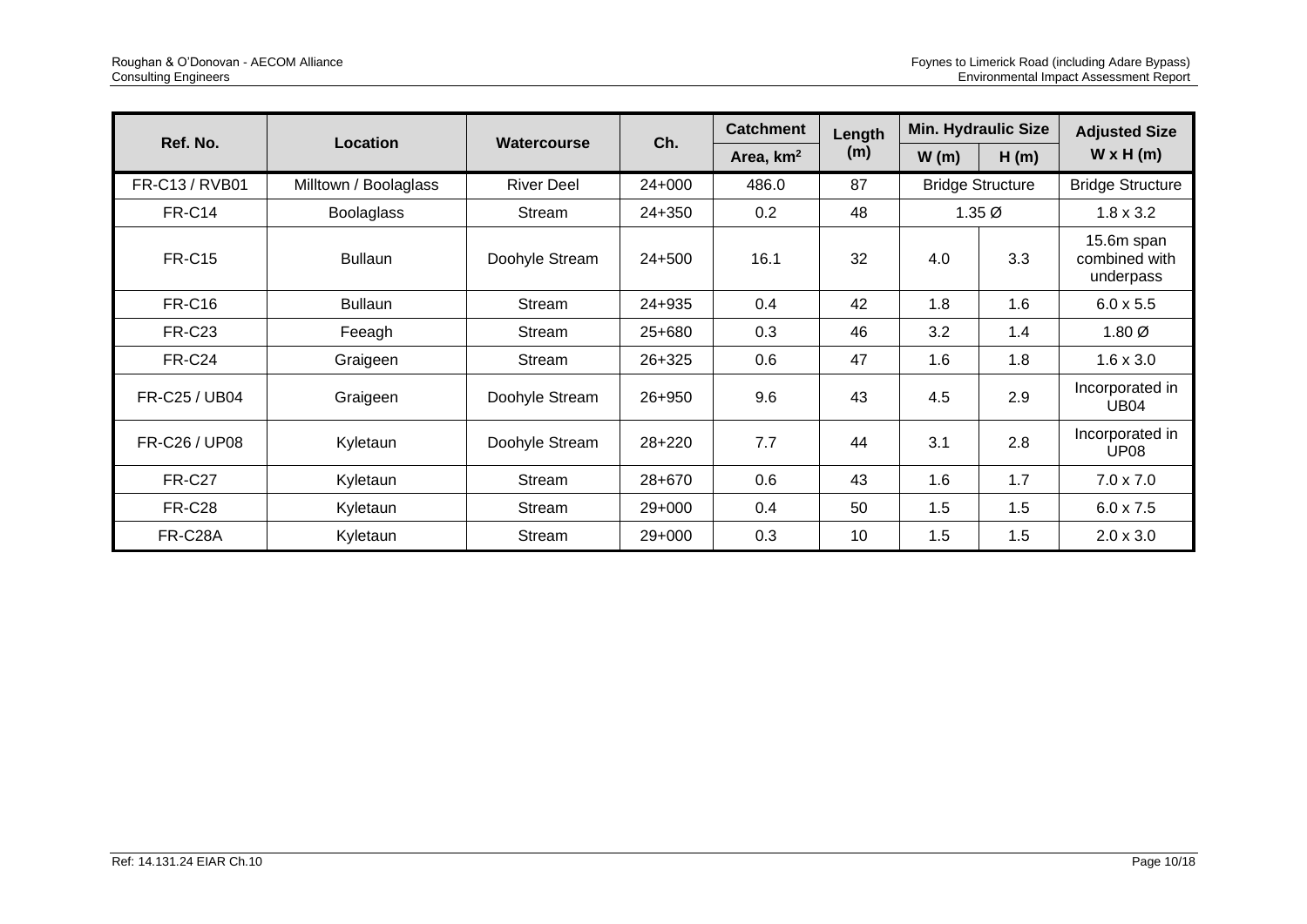| <b>Table 10.16</b> |  | Proposed Watercourse Bridge and Culvert Crossings – Section $D^2$ |
|--------------------|--|-------------------------------------------------------------------|
|                    |  |                                                                   |

|                       |                                           | <b>Catchment</b>           |          | Length                | <b>Min. Hydraulic Size</b> |                         | <b>Adjusted Size,</b> |                              |
|-----------------------|-------------------------------------------|----------------------------|----------|-----------------------|----------------------------|-------------------------|-----------------------|------------------------------|
| Ref. No.              | <b>Location</b>                           | Watercourse                | Ch.      | Area, km <sup>2</sup> | (m)                        | W(m)                    | H(m)                  | $W \times H(m)$              |
| M21-C1                | <b>Wolfesburgess East</b>                 | Stream to Doohyle<br>Lough | 50+750   | 0.5                   | 56                         | 1.2                     | 1.5                   | Incorporated in<br>underpass |
| M21-C1A               | Blossomhill                               | Stream to Doohyle<br>Lough | 50+780   | 1.0                   | 14                         | 2.0                     | 2.0                   | $2.0 \times 2.8$             |
| M21-C2                | Rathkeale Commons /<br><b>Blossomhill</b> | Stream to Doohyle<br>Lough | $51+075$ | 1.0                   | 18                         | 2.0                     | 2.0                   | $2 \times 2.9$               |
| M21-C3                | <b>Clonshire More</b>                     | <b>Clonshire River</b>     | 56+575   | 50.7                  | 75                         | 3.7                     | 3.1                   | <b>Bridge Structure</b>      |
| RVB <sub>02</sub>     | Clonshire Beg / Rower<br>More             | Greanagh River             | 58+175   | 73.5                  | 36                         | <b>Bridge Structure</b> |                       | <b>Bridge Structure</b>      |
| RVB03                 | Kilknockan                                | Greanagh River             | 59+250   | 84.2                  | 81                         | <b>Bridge Structure</b> |                       | <b>Bridge Structure</b>      |
| M21-C6                | Kilknockan                                | Stream                     | 59+635   | 0.2                   | 50                         | $1.35\emptyset$         |                       | $2.0 \times 3.6$             |
| M21-C6A, 6B<br>and 6C | Kilknockan                                | Stream                     | 59+635   | 0.2                   | 12/10                      | $1.35\varnothing$       |                       | 1.80 <sub>Ø</sub>            |
| M21-C7                | Islandea                                  | Stream                     | 60+695   | 0.1                   | 50                         | 1.2                     | 1.2                   | $6.0 \times 6.9$             |
| M21-C7A               | Islandea                                  | Stream                     | 60+695   | 0.1                   | 8                          |                         | $1.35\varnothing$     | $1.35\emptyset$              |
| M21-C8                | Islandea                                  | <b>Stream</b>              | 60+835   | 0.2                   | 12                         |                         | 1.50 Ø                | 1.50 Ø                       |
| M21-C9                | Islandea                                  | <b>Stream</b>              | 60+835   | 0.1                   | 8                          | $1.20\varnothing$       |                       | $1.20\varnothing$            |
| RVB04                 | Islandea / Adare                          | <b>River Maigue</b>        | 60+925   | 840.1                 | 210                        | <b>Bridge Structure</b> |                       | <b>Bridge Structure</b>      |
| M21-C11               | Mondellihy                                | Stream                     | 62+310   | 1.4                   | 90                         | 1.8                     | 1.6                   | $1.8 \times 2.8$             |
| M21-C12               | Kilgobbin                                 | <b>Stream</b>              | 63+550   | 0.2                   | 45                         |                         | $1.35\emptyset$       | $6.0 \times 4.0$             |
| M21-C13               | Kilgobbin                                 | Stream                     | 63+750   | 0.5                   | 45                         | 1.2                     | 1.5                   | $1.2 \times 1, .5$           |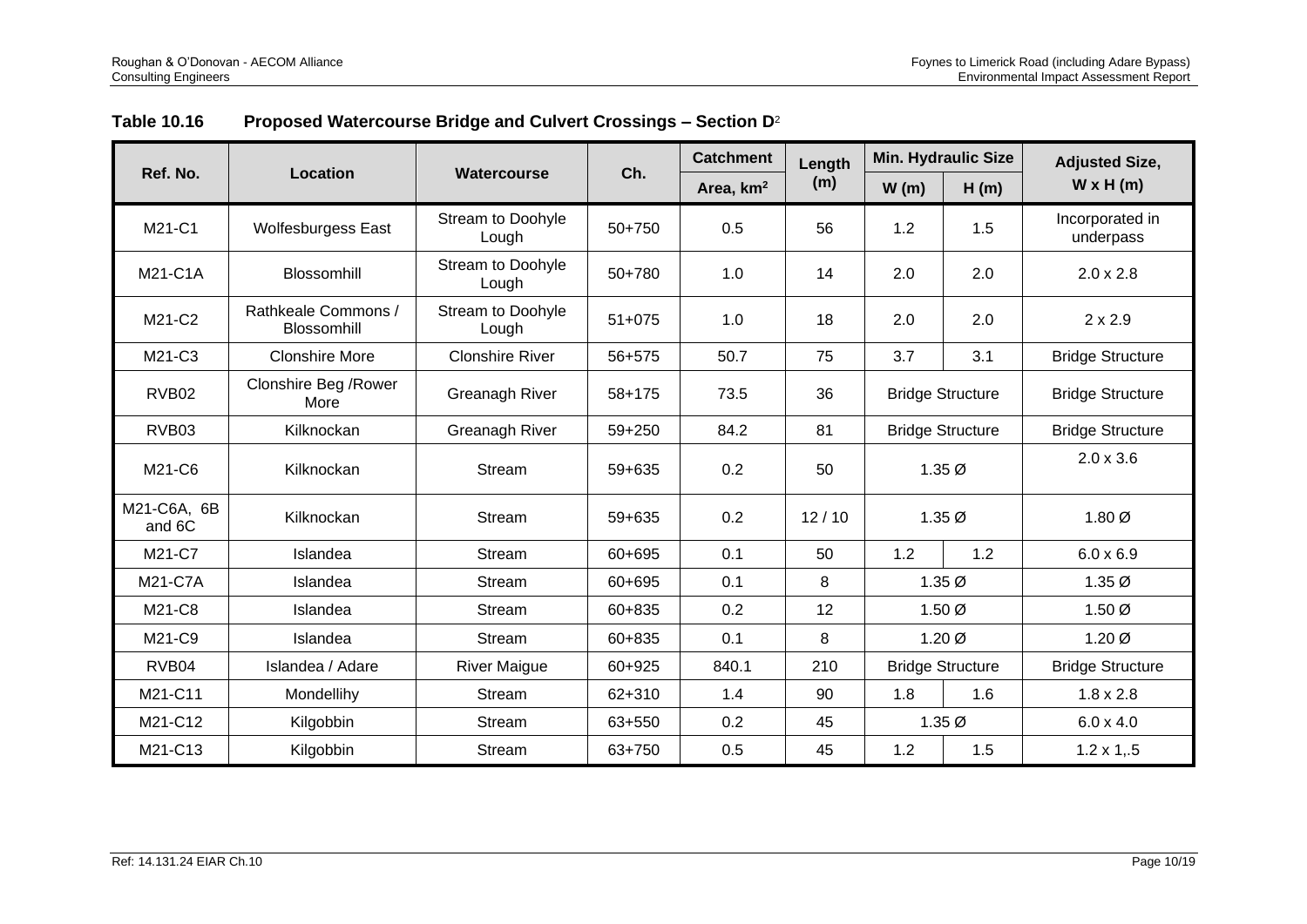The proposed culvert sizes allow for pipe culverts and box section inverts to be buried beneath the existing bed level by depths of 300mm in respect to pipes and 500mm in respect to the box sections.

All other watercourses traversed by the proposed mainline are minor in flow requirements and, therefore, will be culverted using a standard nominal 1,200mm diameter concrete pipe or equivalent.

Under the Arterial Drainage Act 1945, culverting of streams by either new, upgraded or extended culverts/bridges require Section 50 approval from the OPW. This enables the OPW, who are responsible for Flood Risk Management and Arterial Drainage, to assess the implications of the proposed works. Section 50 applications for all culvert and diversion arrangements have been submitted to the OPW as part of the design process. The minimum culvert size to be used in relation to the natural drainage is a 1200mm diameter pipe culvert which facilitates burying of the pipe by 300mm. From a hydraulic capacity, blockage potential and maintenance point of view, this minimum culvert size is acceptable and meets the OPW requirement.

The proposed culverting of watercourses will have a slight to imperceptible local impact on flooding and flood risk.

#### **10.4.6 Stream Diversions Associated with Road Alignment and Proposed Culverts**

It is often beneficial in terms of minimising the lengths of culverts and to enable ease of construction to divert a minor stream or drainage ditch to suit a right-angled crossing rather than a longer skew crossing. Thus a culvert may be constructed in dry conditions on a good foundation rather than in wet conditions on a soft foundation at the existing location.

The construction of watercourse crossings through the proposed road embankment will necessitate in some cases the localised diversion/realignment of the existing nonfishery sensitive watercourse in order to:

- a) Allow construction of culverts to be undertaken outside of the watercourses;
- b) Facilitate the construction of culverts at different orientations in order to minimise culvert lengths and to tie-in with the road alignment and drainage network;
- c) Relocate the watercourses away from the embankment construction footprint.

Where feasible these minor watercourse diversions/realignments will be carried out in the dry and when the channel has established the watercourse will be diverted. The principal impact on a watercourse by a diversion is the change in the watercourse morphology. The general potential impacts are summarised as follows:

- Slacker gradients: Slower flow velocities with resulting increased flow area and deposition, siltation promoting vegetation and weeds to grow in channels during periods of low flow;
- Steeper gradients: Faster flow velocities, increased local bed erosion, shallower low flow depth;
- Sharp bends and change in direction: Erosion and deposition with subsequent changes to the river channel morphology;
- Lack of natural flood plains: Increase in upstream flood levels.

Other potential impacts of watercourse diversions include: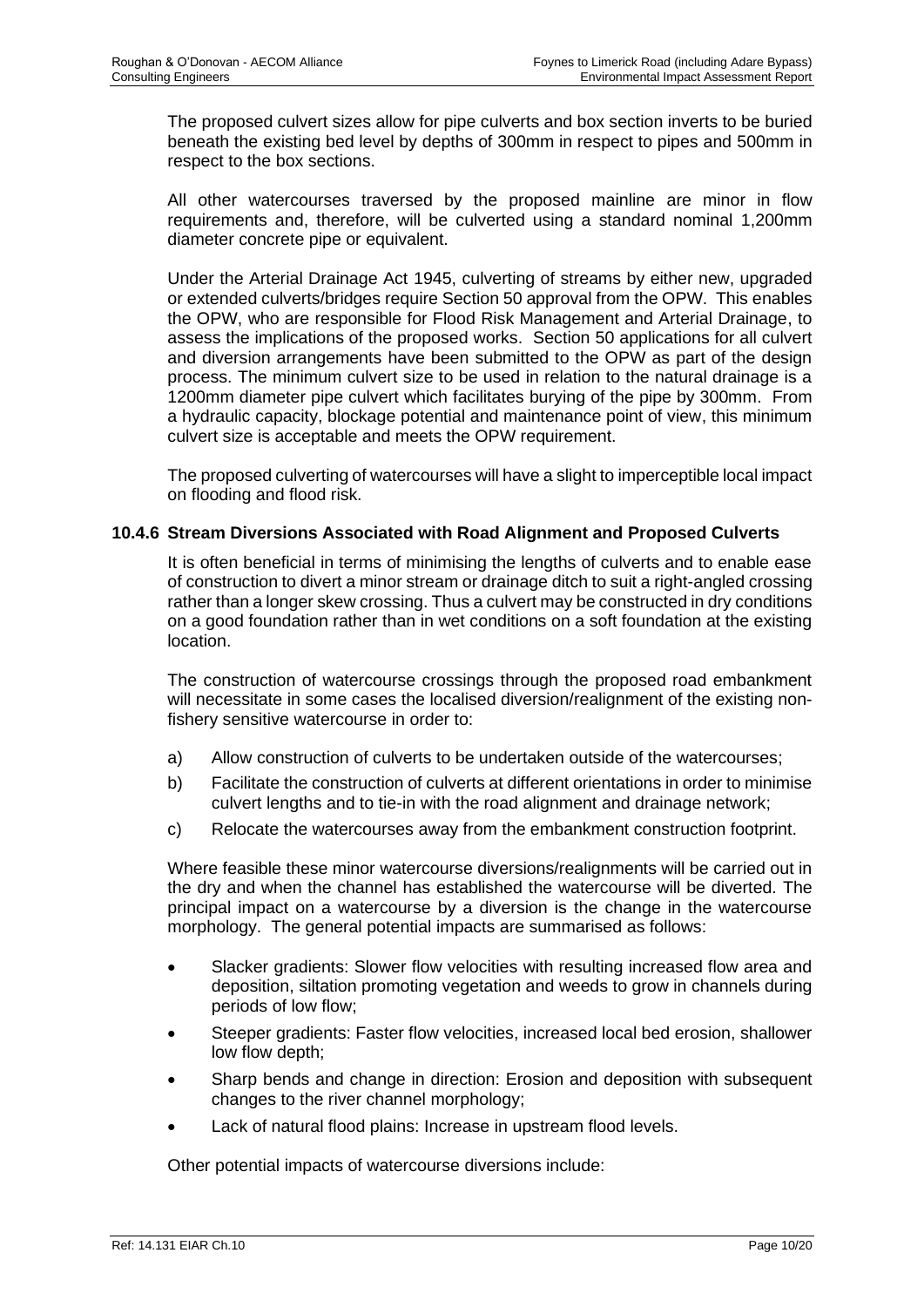- Change to natural low flow channels: Impact on fisheries and other animals;
- Change to existing foliage and vegetation: Impact on fisheries and other species (otters, badgers etc.).

Where possible, stream diversions/realignments are not proposed on watercourses with biodiversity value. Refer to Chapter 7 for assessment of biodiversity impacts. Watercourse diversions have been identified along the proposed road development involving either diversion in parallel with or at right angles to the existing channels. Table 10.17 summarises the proposed watercourse diversion locations and mitigation measures are discussed in more detail in Section 10.5.

| <b>Chainage From</b> | <b>Chainage To</b> | Ref.      | Length (m) |
|----------------------|--------------------|-----------|------------|
| $1 + 100$            | $1 + 200$          | FR-WD01   | 112        |
| $2 + 130$            | $2 + 150$          | FR-WD02   | 31         |
| $2+400$              | $2 + 575$          | FR-WD03   | 252        |
|                      |                    | FR-WD05A  | 47         |
| $10+025$             | $10 + 150$         | FR-WD05B  | 65         |
|                      |                    | FR-WD05C  | 82         |
| $10 + 275$           | $10+410$           | FR-WD06   | 130        |
| 10+950               | 10+975             | FR-WD07   | 15         |
| $20 + 225$           | 20+300             | FR-WD09A  | 77         |
|                      |                    | FR-WD09B  | 15         |
| 20+980               | $21 + 050$         | FR-WD10   | 75         |
| $21 + 825$           | 21+970             | FR-WD11   | 145        |
| $22 + 245$           | 22+450             | FR-WD12   | 220        |
| $22+475$             | 22+525             | FR-WD13   | 177        |
| 24+500               | 24+700             | FR-WD14A  | 220        |
|                      |                    | FR-WD14B  | 20         |
| 24+915               | 25+000             | FR-WD15   | 82         |
| 25+475               | 25+550             | FR-WD16   | 86         |
| 25+600               | 25+600             | FR-WD17   | 15         |
| 26+850               | 27+020             | FR-WD18   | 210        |
|                      |                    | FR-WD20A  | 82         |
| 28+550               | 28+750             | FR-WD20B  | 167        |
| 50+775               | 51+060             | M21-WD01  | 300        |
| 56+550               | 56+715             | M21-WD02  | 170        |
| 59+270               | 59+625             | M21-WD03  | 320        |
| 60+600               | 60+700             | M21-WD04  | 90         |
| 60+690               | 60+810             | M21-WD05  | 127        |
|                      |                    | M21-WD07A | 150        |
| 62+575               | 62+305             | M21-WD07B | 76         |

**Table 10.17 Proposed Diversions of Watercourses**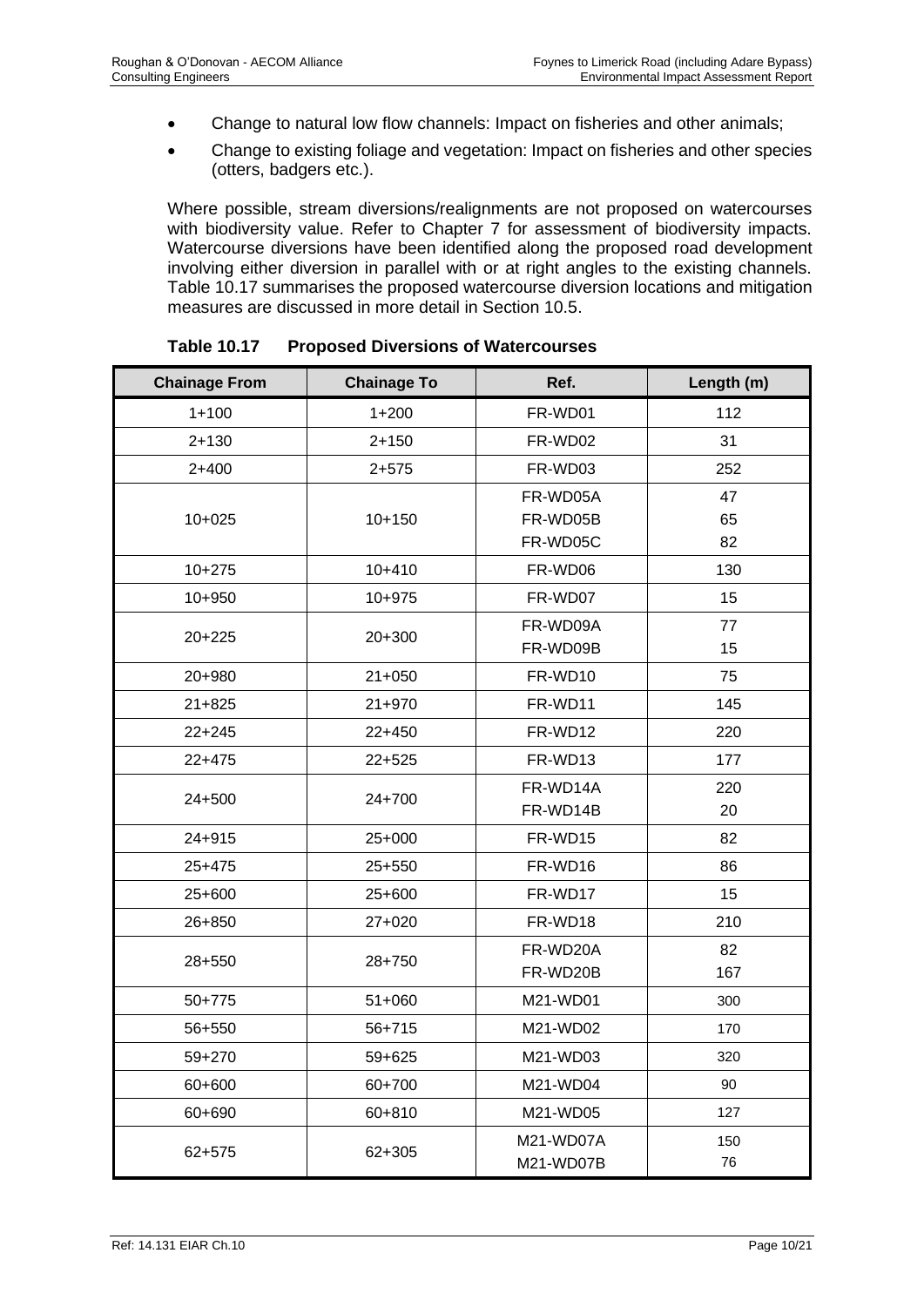#### **10.4.7 Drainage Outfalls**

The proposed road development has 32 separate drainage outfall discharges along its 35 km mainline length, which represents on average of one outfall for every 1.1 km of road length. All of these outfalls discharge to surface watercourses. These outfalls have the potential to adversely impact water quality in the receiving watercourse from routine contaminants that are contained in road drainage waters. The water quality and ecological status of the receiving watercourse is also potentially threatened by contamination arising from large liquid spillages as a result of an accident on the proposed road development. These impacts are assessed by using the guidelines provided in the appropriate TII document DN-DNG-03065 – "*Road Drainage and the Water Environment*".

The storm outfalls also have the potential to impact on the flood and morphological regime of the receiving water by increasing the volume and rate of runoff during storm events. The morphology of the stream is significantly influenced by ambient flow and flooding conditions in the stream. The potential increase in flow arises from increased runoff from the road pavement area, the provision of road and embankment drainage with a direct pathway to the receiving watercourse and potential interception of groundwater and diversion of drainage waters that would not otherwise have reached the outfall point. The hard-paved areas and the road drainage system reduces the time of concentration for rainwater to arrive at the outfall and thus increases the rate of runoff over the natural greenfield condition.

It is anticipated that the proposed road drainage outfalls will give rise to an overall slight improvement in water quality of the receiving watercourses as it will generally improve the existing situation of untreated storm drainage from the existing N21 and N69 roads being discharged. A large portion of the existing traffic on the national roads will divert to the new route which will reduce the pollutant load on the existing roads with lower residual traffic flows. In addition, the risk of serious contamination of water courses will be significantly reduced as all proposed outfalls will be fitted with pollution control facilities.

#### **10.4.8 Water Quality Impact - Accidental Spillage Risk Assessment**

The risk of pollution to both surface and groundwater resulting from accidental spillage is an issue considered in the development of road infrastructure projects. Trying to predict the occurrence of a spill with any degree of certainty is difficult. One can conclude that the risk is influenced by the type of roadway, length of road, the traffic volume, and proportion and type of heavy goods vehicles (HGVs). A Spillage Risk Assessment for the proposed road development has been carried out in accordance with the TII standard DN-DNG-03065.

The spillage risk assessment shows the proposed road development to have a very low magnitude of risk for individual or grouped catchment outfalls and shows the overall spillage risk for the entire development to be less than 0.4%. This very low spillage risk (1 in 250-year probability) consequently does not require any specific mitigation measures to reduce the risk with the overall impact classified as negligible.

In fact, the improved road alignment and design, when compared with the existing N69 and N21, is anticipated to reduce the number of accidents and will therefore reduce the spillage risk associated with accidents. In addition, all storm outfalls will include pollution control facilities in the attenuation ponds. The outflows will be fitted with a penstock or similar restriction at the outfall to the receiving channel. In the event of a serious spill, these controls can be put in place to block the outflow of contaminants allowing time for clean up to take place.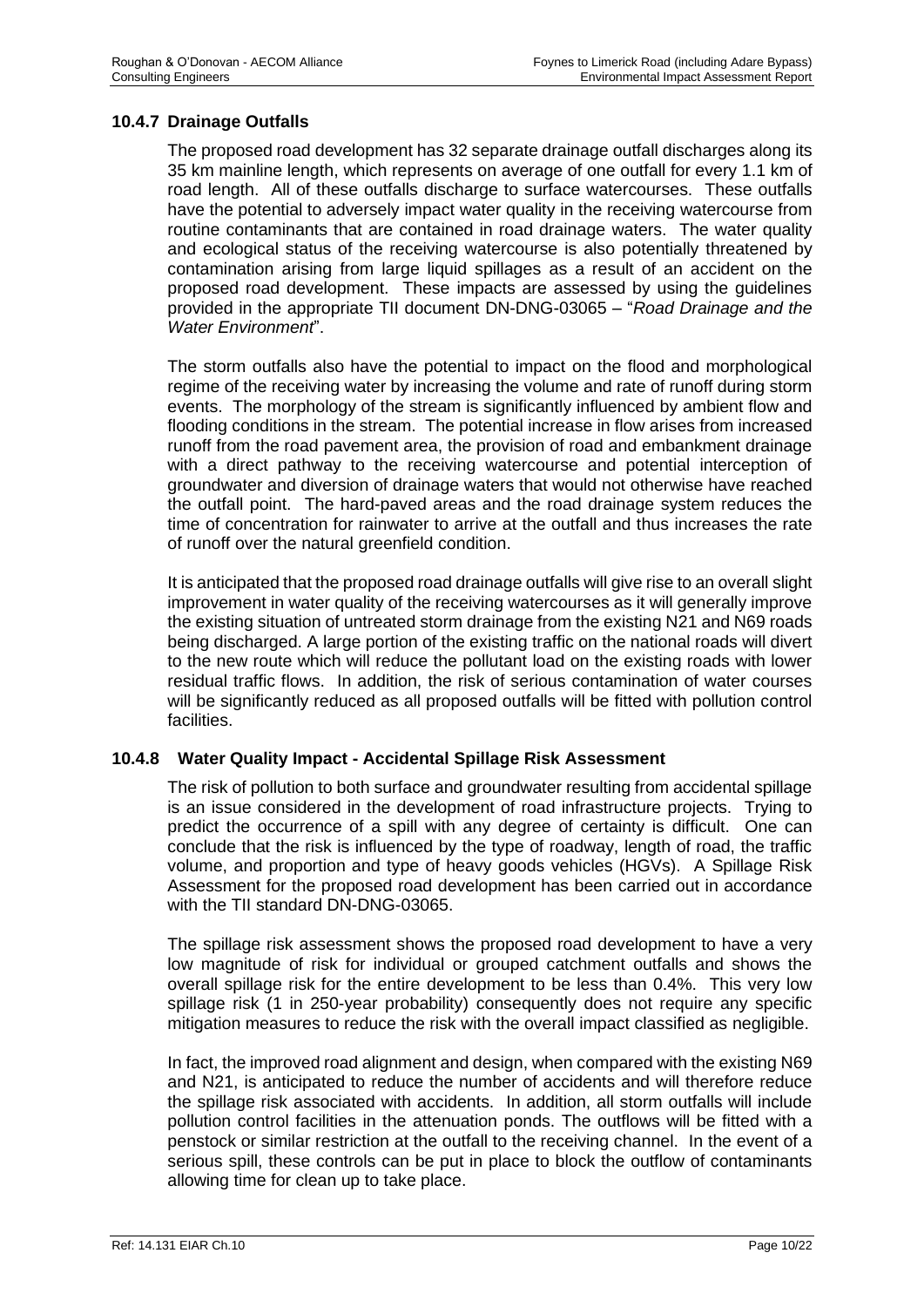## **10.4.9 Predicted impact of Storm Discharge on Flooding / Morphology**

The outfall discharges and the magnitude of impact to the receiving watercourses have been assessed using flood flow estimation methods, stream channel capacity assessment and evaluation of the importance of the attribute. The potential impact magnitude has been assessed at all outfall locations and all are categorised as 'slight local'. Generally, it is found that the flood impact of the road storm discharge is classified as slight to moderate adverse impact where the receiving watercourse catchment is small i.e. Moderate Impact catchment area <1km<sup>2</sup>, Slight to Moderate Impact where the catchment area is 1 to 10km<sup>2</sup> and Slight to Negligible Impact where the catchment area exceeds 10km<sup>2</sup>. The reason for this reduced potential storm-water flood impact in larger catchment sizes is due to the smaller storm-water volume relative to the natural stream and river flood volume. The potential increase in the ambient flood levels arising in larger catchment sizes is, therefore, reduced.

#### **10.4.10 Impact of Routine Road Runoff on Receiving Waters**

Research has found that a broad band of potential pollutants are associated with routine runoff from road schemes arising from road traffic and road maintenance. These contaminants are generally associated with the particulate phase and are principally heavy metals, hydrocarbons and suspended solids and de-icing agents (salt and grit) and to a lesser extent nutrients, organics and faecal coliforms. In terms of potential impact to receiving watercourses research has found the first flush runoff (10 to 15mm) can produce elevated concentrations locally in the receiving water. The impact of contaminants within routine road runoff depends on the loading (associated with traffic numbers) and the available dilution in the receiving watercourse.

The high density of discharge points disperses and reduces the pollutant point load from road drainage waters. The design traffic volume in conjunction with the relatively small contributing road areas will not give rise to significant hydraulic or pollutant loads on the receiving waters. The potential impact of routine runoff represents a slight to moderate local impact on water quality in the receiving environment. The overall loading of heavy metals, sediment and hydrocarbons on the receiving waters will be significantly reduced through the provision of grassed channels, filter drains where permitted and storm attenuation/water quality improvement ponds.

TII DN-DNG-03065 gives guidance and assessment tools for the impact of road projects on the water environment, including the effects of runoff on surface waters. The Highways Agency Water Risk Assessment Tool (HAWRAT) is the tool used to assess the effects of road runoff on surface water quality and uses toxicity thresholds based on UK field research programmes which are consistent with the requirements of the WFD and appropriate for assessment of National Road Schemes in Ireland. The UK research programme has shown that pollution impacts from routine runoff on receiving waters are broadly correlated with Annual Average Daily Traffic (AADT).

A HAWRAT assessment has been carried out for all 32 proposed drainage outfalls along the proposed road development. The HAWRAT assessment has tested for the 10,000 - 50,000 vehicles/day range which is well above the projected traffic figures for the Foynes to Limerick Road and thus actual pollutant concentrations are expected to be considerably lower than the estimates from the HAWRAT assessment.

All of the outfalls passed the HAWRAT assessment. In general, the most likely impact of untreated road runoff from the proposed road development is the increased total suspended solids loading to receiving waters and associated trace amounts of heavy metals (Cu, Zn) and hydrocarbons. Anticipated traffic volumes on each section of the proposed road development are detailed in Chapter 5 Traffic Analysis**.**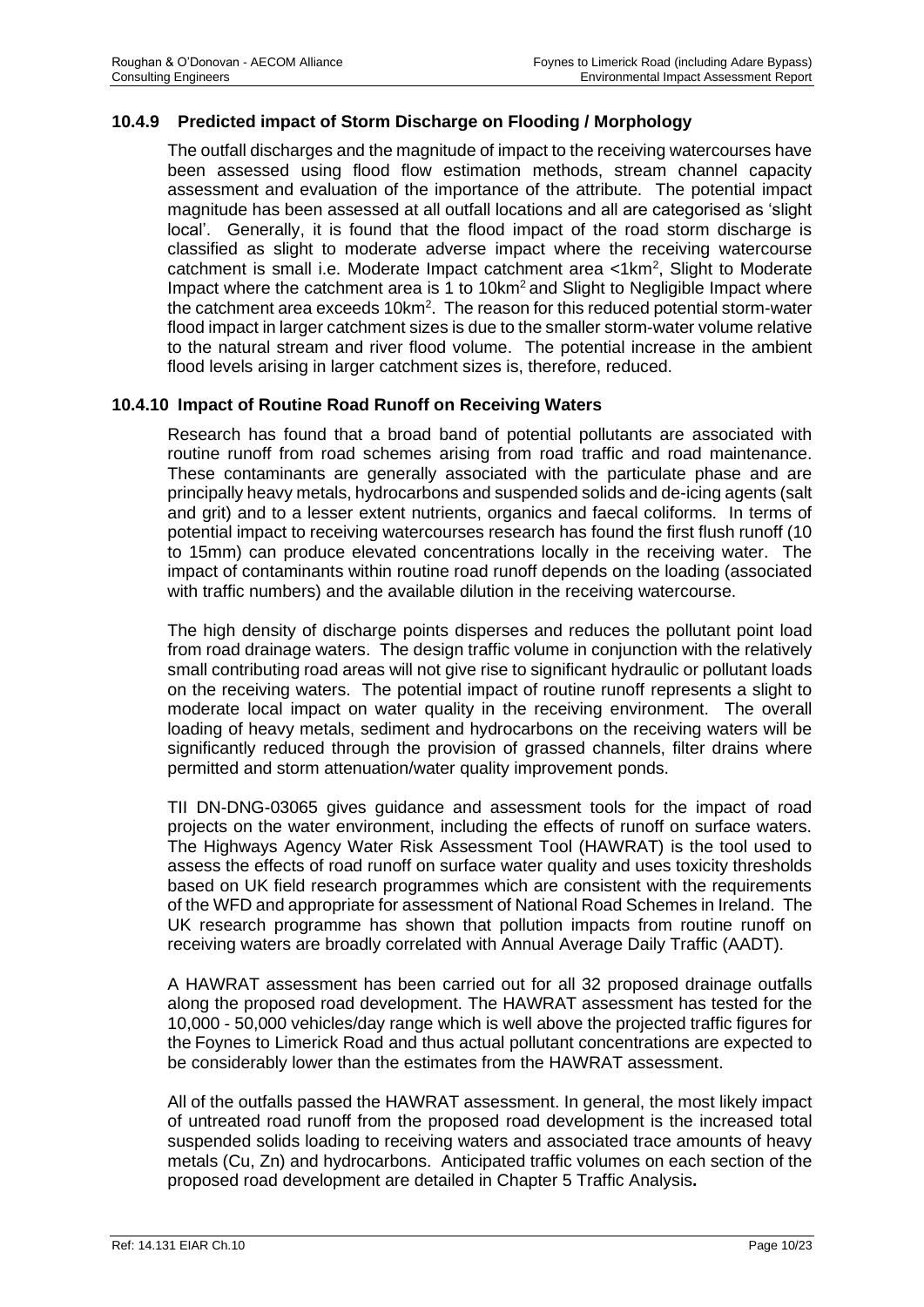#### **10.4.11 Impact on Natural Heritage**

#### *10.4.11.1 European Designated Sites*

An assessment of the potential impact for European designated sites was carried out. Only the River Maigue within the Lower River Shannon SAC is directly affected by surface water discharge from the proposed road development and, as the river is tidal at the crossing point, it is not sensitive to hydrological impact in terms of water quality.

The nature of the proposed road development will result in only small localised changes in surface water flow. All hydrologically sensitive designated sites are located outside the zone of influence and the proposed road development will, therefore, have an imperceptible impact. In some cases, they are not hydraulically linked to the road or are located sufficiently downstream so as to achieve sufficiently large dilution as to have an imperceptible impact.

In addition, some of these sites are located downstream of the existing N69 and N21; the proposed road development would therefore result in a net improvement in water quality at these locations due to the provision of treatment prior to outfall. In the event of a worst-case scenario (i.e. in the event of a serious surface water contamination spillage), the proposed road development could still have an impact downstream at one of the above listed sites. The spillage risk assessment has identified this as a very low probability and the inclusion of penstocks in the attenuation pond design will reduce the potential impacts to imperceptible.

#### **10.4.12 Impact on Water Supply Sources from Rivers**

There are no predicted impacts in relation to water supply sources from rivers.

#### **10.4.13 Impacts of Material Deposition Areas**

A relatively small volume of unsuitable material will be excavated under the proposed road embankments in a number of locations as described in Chapter 4 Description of the proposed road development. Specific sites for deposition areas have not been identified in this EIAR as the small volume can be easily absorbed within non-structural fill and landscaping areas.

Any material deposition sites for very soft alluvium or peat materials will be bunded sites and will have double erosion control fencing (silt fence) and a sediment settlement pond at the outlet. These facilities will be constructed in advance of their use as deposition areas.

Runoff from the material deposition areas will be contained and treated in temporary settlement ponds upstream of its outfall to the receiving watercourses. These ponds will be maintained until the material deposition areas have stabilised and become adequately vegetated. In addition, the specific construction sequence for these areas (described below) will allow for settlement of sediment prior to discharge to the receiving watercourse.

The construction sequencing and design of the material deposition areas will ensure that there will be negligible impact on adjacent watercourses. An Environmental Operation Plan has been developed which deals specifically with environmental protection/mitigation measures for the material deposition areas and this is attached in Appendix 4.1.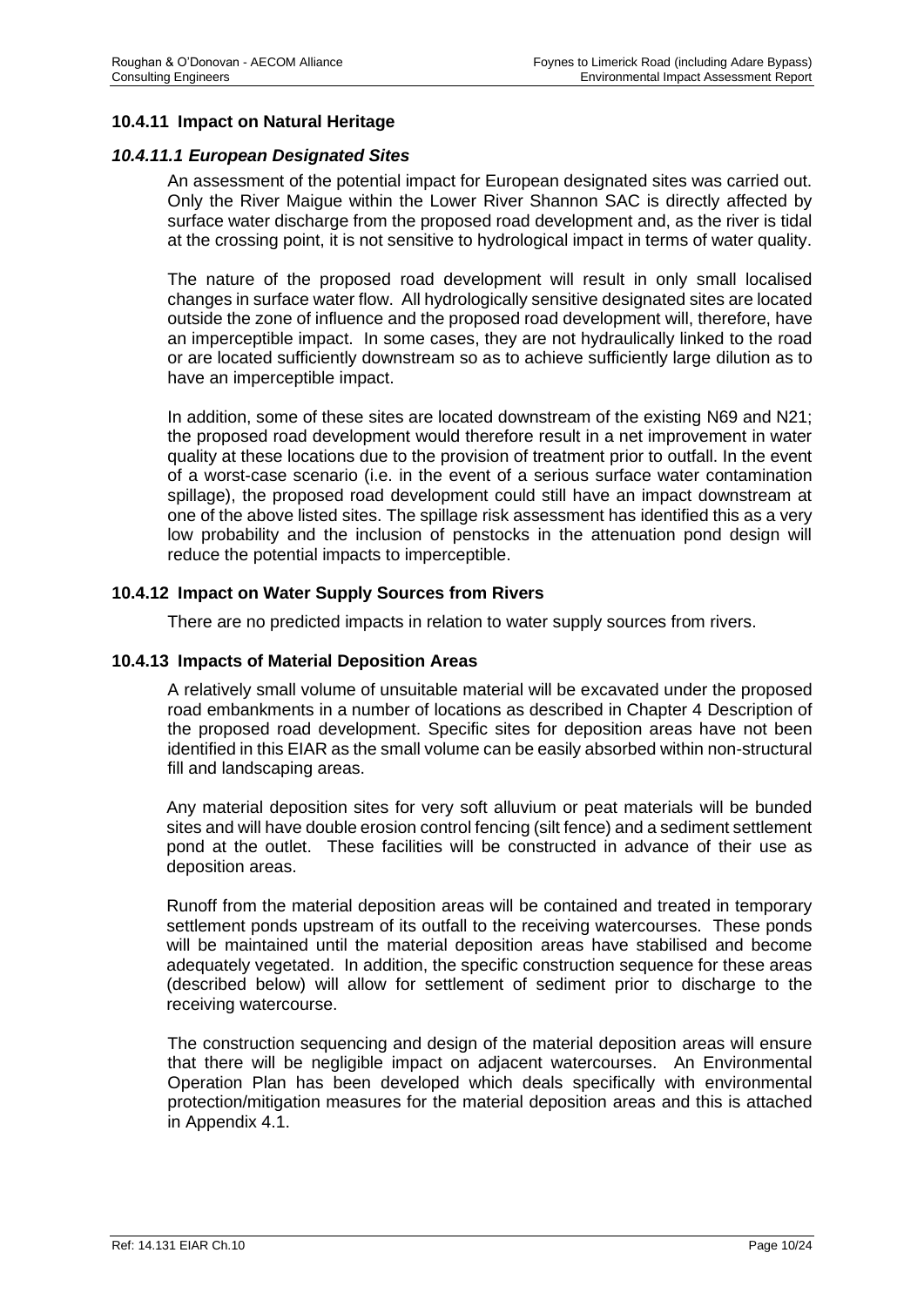# **10.5 Mitigation Measures for Hydrology**

#### **10.5.1 Overview of Mitigation Measures**

Mitigation measures follow the principles of avoidance, reduction and remedy. The most effective measure of avoidance is dealt with during the Route Selection stage and the Design stage, by moving the proposed road development either laterally or vertically, so as to ensure that it does not traverse or come in close proximity to sensitive hydrological attributes.

Where avoidance of the feature has not been possible, consideration has been given to modifying the proposed road development locally so as to reduce / minimise the extent of the impact and / or the exposure to human contact e.g. via groundwater supply usage. If any modifications are proposed to reduce hydrological impact, it is necessary to also consider any associated impacts to the hydrological and ecological regimes.

#### **10.5.2 Construction Stage Mitigation for Hydrology**

An Environmental Operating Plan (EOP) has been prepared for the proposed road development and is attached to the EIAR as Appendix 4.1. Reference should be made in the first instance to this Plan for specific construction mitigation proposals – a summary of the key mitigation is also given below. The EOP will include the following:

- An Emergency Response Plan detailing the procedures to be undertaken in the event of spillage of chemical, fuel or other hazardous wastes, any incidence of non-compliance with any permit or license or other such risks that could lead to a pollution incident, including flood risks.
- A Water Quality Management Plan to ensure compliance with environmental quality standards specified in the relevant legislation (i.e. European Communities (Quality of Surface Water Intended for the Abstraction of Drinking Water) Regulations 1989 and European Communities (Quality of Salmonid Waters) Regulations 1988). This plan will include details and method statements for the control, treatment and disposal of potentially contaminated surface water.
- All necessary permits and licenses for in-stream construction works for the provision of culverts and bridges including new and widening of existing structures will be obtained prior to commencement of construction of same. OPW Section 50 approval has been applied for in the case all culverts and bridges proposed for this road development.

Construction operations will be required to take cognisance of the following guidance documents for construction work on, over or near water:

- Shannon Regional Fisheries Board Protection and Conservation of Fisheries Habitat with Particular Reference to Road Construction.
- Requirements for the Protection of Fisheries Habitat during Construction and Development Works at River Sites (Eastern Regional Fisheries Board)
- Central Fisheries Board Channels and Challenges The Enhancement of Salmonid Rivers.
- CIRIA C532 Control of Water Pollution from Construction Sites Guidance for Consultants and Contractors.
- CIRIA C648 Control of Water Pollution from Constructional Sites.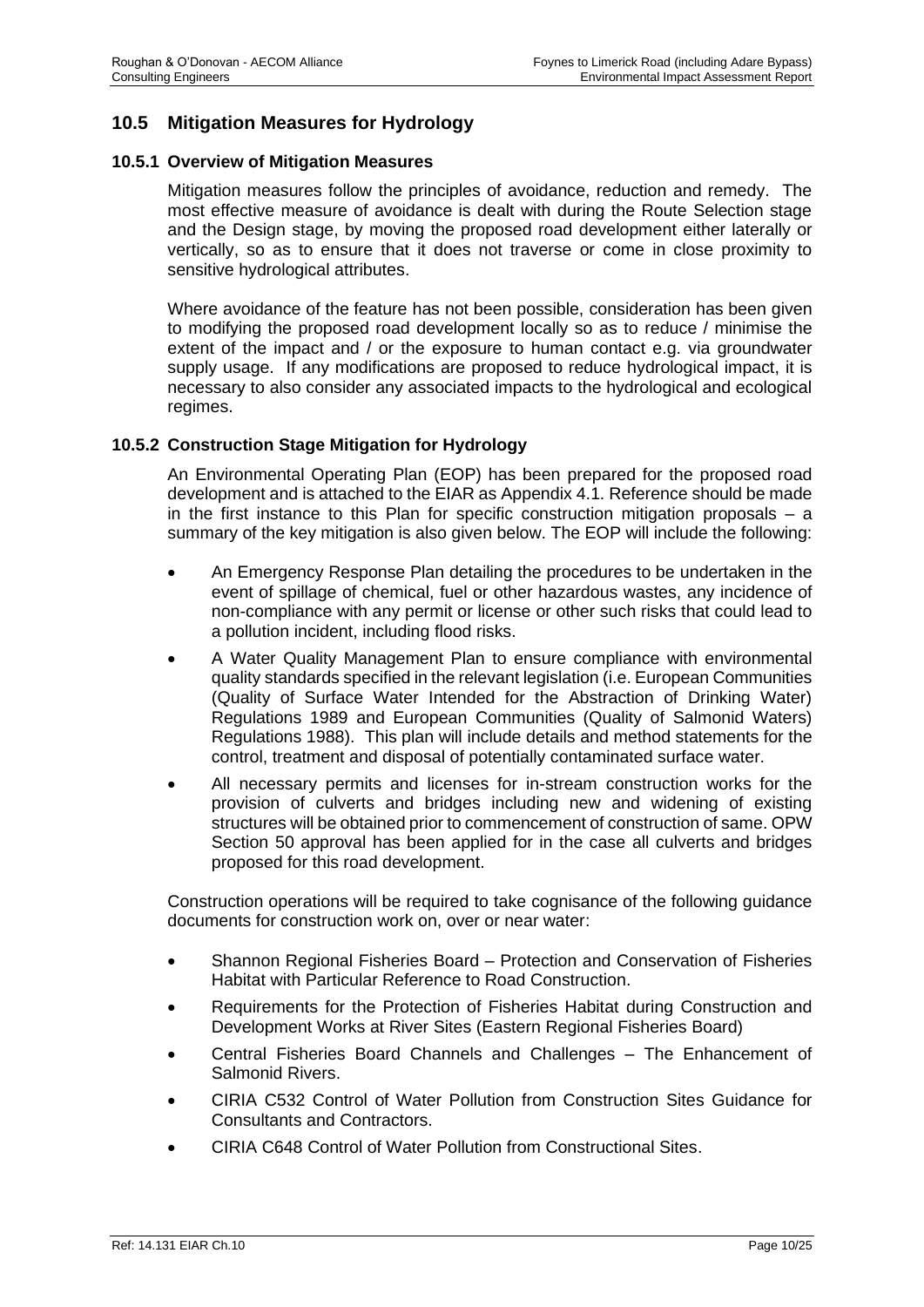- Guidelines for the Crossing of Watercourses during the Construction of National Road schemes (TII, 2006).
- Guidelines on Protection of Fisheries During Construction Works in and adjacent to Waters (IFI, 2016)

Based on the above guidance documents concerning control of constructional impacts on the water environment, the following outlines the principal mitigation measures that will be prescribed for the construction phase in order to protect all catchment, watercourse and ecologically protected areas from direct and indirect impacts:

- All construction compound areas will be required to be set back a minimum of 10m from river and stream channels and out of potential floodplain areas;
- Surface water flowing onto the construction area will be minimised through the provision of berms, diversion channels and cut-off ditches;
- Management of excess material stockpiles to prevent siltation of watercourse systems through runoff during rainstorms will be undertaken. This may involve allowing the establishment of vegetation on the exposed soil and the diversion of runoff water off these stockpiles to the construction settlement ponds;
- Where construction works are carried out adjacent to turloughs, fens, stream and river channels and lakes, protection of such waterbodies from silt load will be carried out through use of grassed buffer areas, timber fencing with silt fences or earthen berms to provide adequate treatments of runoff and construction site runoff waters to the watercourses. Locations for silt fences are outlined in the EOP;
- Use of settlement ponds, silt traps and bunds and minimising construction within watercourses. Where pumping of water is to be carried out, filters will be used at intake points and discharge will be through a sediment trap;
- All watercourses will be fenced off at a minimum distance of 5 m from site compounds/storage facilities. In addition, measures will be implemented to ensure that silt laden or contaminated surface water runoff from the compound does not discharge directly to the watercourse. Compounds will not be constructed on lands designated as Flood Zone A or B in accordance with the OPW Flood Risk Management Guidelines (November 2009);
- The storage of oils, fuel, chemicals and hydraulic fluids will be in secure areas within the site compounds and will not occur within a minimum of 10m from watercourses. Storage tanks will have secondary containment provided by means of an above ground bund to capture any oil leakage. Storage tanks and associated provision, including bunds, will conform to the current best practice for oil storage and will be undertaken in accordance with *Best Practice Guide BPGCS005 – Oil Storage Guidelines* (Enterprise Ireland).
- Foul drainage from all site offices and construction facilities will be taken off-site and disposed of by a licensed contractor in accordance with legislation to prevent pollution of rivers and local water supply.
- The construction discharge will be treated such that it will not reduce the environmental quality standard of the receiving watercourses.
- Riparian vegetation along the identified sensitive watercourse will be fenced off to provide a buffer zone for its protection to a minimum distance of 5m with the exception of proposed crossing points.
- Any surface water abstracted from a river for use during construction will be through a pump fitted with a filter to prevent intake of fish.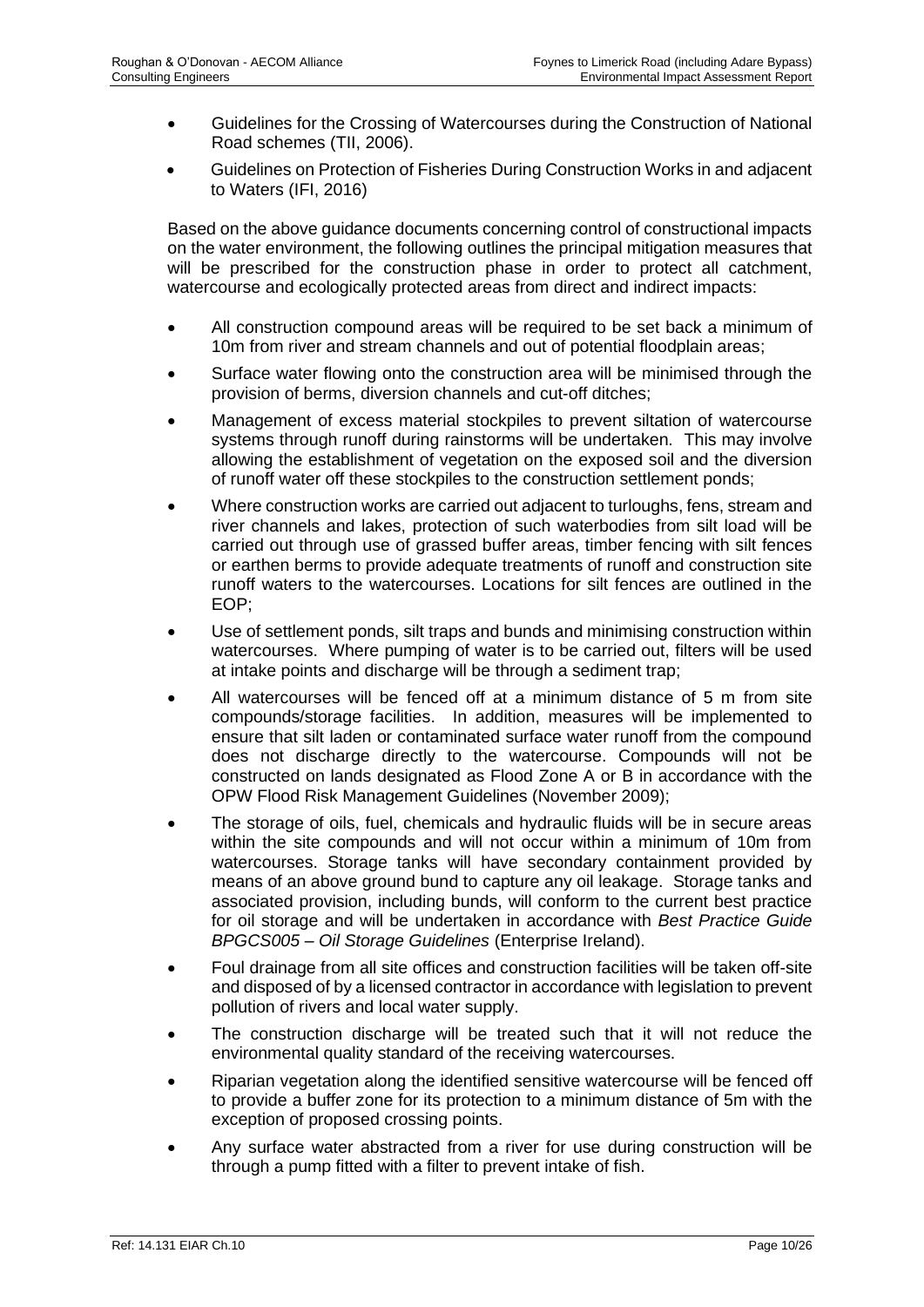The use and management of concrete in or close to watercourses will be carefully controlled to avoid spillage which as stated earlier has a deleterious effect on water chemistry and aquatic habitats and species. Alternate construction methods are encouraged, for example, where reasonably possible, use of pre-cast or permanent formwork will reduce the amount of in-situ concreting required. Where on-site batching is proposed, this activity will be carried out well away from watercourses. Washout from such mixing plants will be carried out only in designated contained impermeable areas.

#### **10.5.3 General Operational Stage Mitigation for Hydrology**

#### *10.5.3.1 Water Quality Impact Mitigation*

All road pavement runoff water will be collected in a road drainage system and discharged to receiving surface waters. Spillage containment in excess of  $50m<sup>3</sup>$  and pre-treatment in terms of silt traps will be provided upstream of all road drainage outfalls. These treatment and spillage containment facilities are proposed to be provided within the storm attenuation ponds.

The proposed drainage system incorporates a range of pollution control features to limit the water quality impact to receiving waters. These include the use of filter drains, closed drainage systems and the use of a vegetated lined wetland system upstream of all road drainage outfalls. Each of the attenuation ponds include a wetland system/treatment forebay which has been sized to cater for the first flush volume from the road runoff (this is 10% of the pond area as per the Sustainable Drainage Systems (SUDs) Manual). Further detention storage (for the 100-year storm event) is available within the overall attenuation storage which includes the pond for settlement of suspended pollutants. The vegetated system will allow for the take up of nutrients in the drainage water.

These facilities will also operate as spill containment facilities and hydrocarbon interceptors will also be incorporated where the drainage from the ponds will discharge directly to a large or sensitive watercourse, including the River Maigue, the River Deel, and both the Ahacronane River and Robertstown Stream which discharge into the Churchfield Estuary within the Lower River Shannon SAC. On the basis of the design and mitigation measures proposed, the operation of the proposed road development will present no significant risk of impacting on water quality within the aquatic environment.

A sealed road drainage system will be used to prevent pollutants infiltrating to groundwater in areas of Regionally Important karst Bedrock Aquifer which have a High or Extreme Vulnerability. Refer to Chapter 9 Hydrogeology for further details.

To facilitate emergency response to serious spillages all pond and storage systems will be fitted with a manual penstock so as to close off the outfall and contain the spillage water within the pond/storage system for pumping out and appropriate treatment and disposal.

#### *10.5.3.2 Storm Runoff Mitigation*

In order to minimise local flooding and associated channel morphological impacts all outfall storm discharges to watercourses will undergo storm attenuation reducing outflow so that there is a negligible increased risk of flooding in the receiving watercourse due to construction of the road up to the 100 year return period and attenuating the 100 year critical storm event within the pond storage area which will then be released at greenfield runoff rates or lower.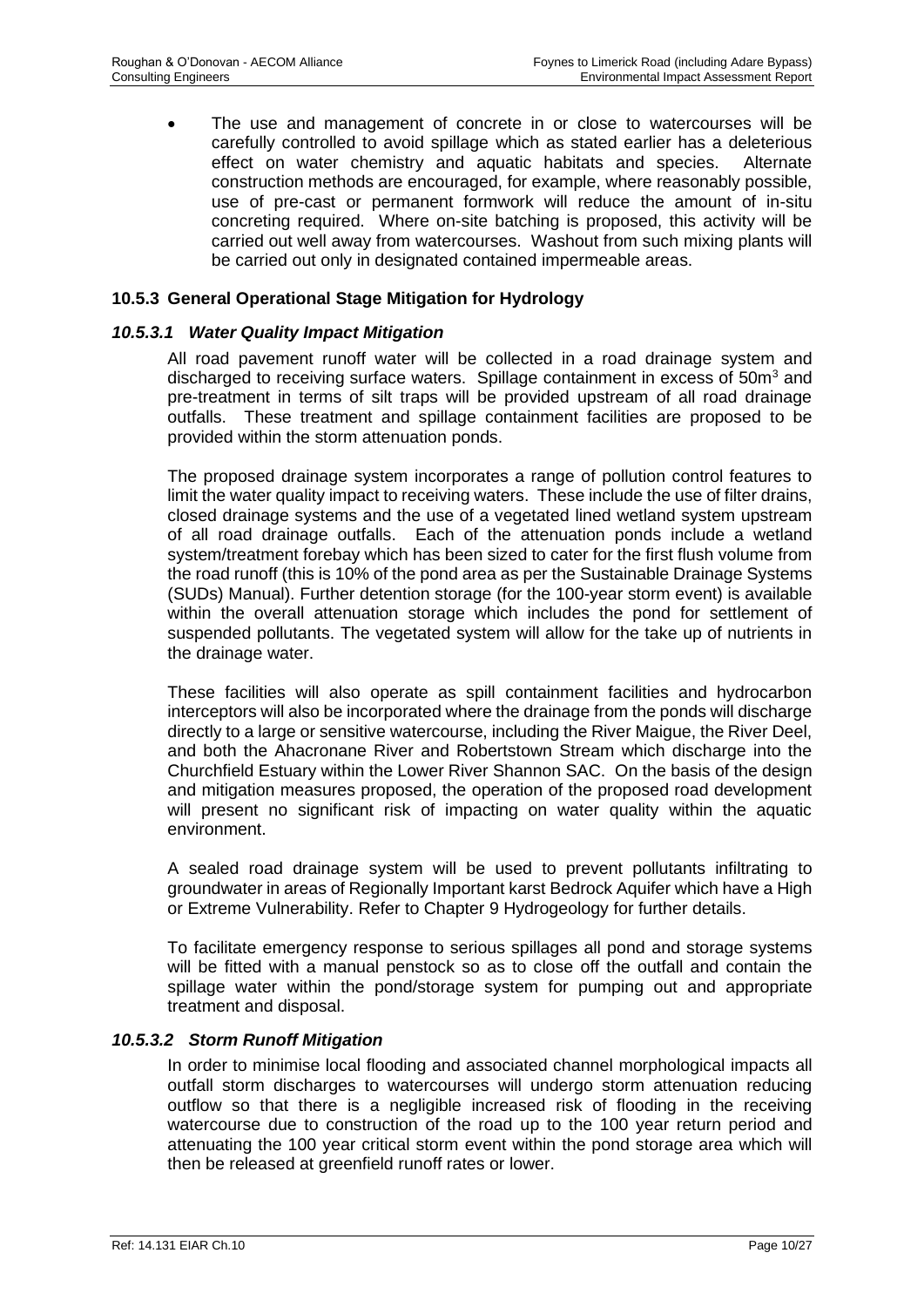The attenuation pond for each of the outfalls will be sited outside of flood plain areas in order to avoid any residual flood storage loss to the receiving river / stream. These attenuation ponds provide a dual function of attenuation and primary water quality treatment through physical settlement of suspended sediments.

## *10.5.3.3 Culverts and Bridges*

All culverts and bridges are designed to prevent permanent impact to the river morphology. A short-term temporary impact may occur whilst on-line bridges and culverts are being put in place. These impacts will be minimised through the incorporation of strict control procedures – refer to the Environmental Operating Plan in Appendix 4.1. Permanent impacts on river morphology will be prevented by ensuring the river width is not exceeded or contracted by the proposed culvert or bridge and that reasonable transition to and from the bridge or culvert is provided where approach and exit channels are skewed to the culvert alignment. In all watercourses the proposed culvert will be embedded into the channel to a depth of 500mm for box sections and a minimum of 300mm for pipe culverts (depending on hydraulic size requirements).

All crossings identified as potential Salmonid rivers/streams and important for mammalian (otter) migration have been designed to maintain the existing migratory routes as far as possible, in accordance with Guidelines for the Crossing of Watercourses during the Construction of National Road Schemes, TII 2008.

## *10.5.3.4 Watercourse Diversions*

For the proposed stream and drain diversions, localised mitigation measures have been identified to prevent bank erosion at sites of bends which were found often to coincide with the proposed culvert. This protection may be in the form of large boulders or rip-rap along the outer bank with a suitable filter material or geotextile placed inside the armouring to protect the native soil bank. All diversion channels will include fishery friendly requirements where they are identified as having fishery potential. The flood capacity will be enhanced while importantly preserving the low flow channel characteristics. The inclusion of shoals and pools in the channel will assist the rehabilitation of the low flow channel at crossing and diversion sites.

# **10.6 Residual Impacts**

The residual hydrological impacts associated with the proposed road development can be grouped as follows:

- Flood Risk;
- Water Quality;
- Watercourse Morphology; and
- Impacts on Key Ecologically Receptors (KERs).

#### **10.6.1 Flood Risk**

#### *10.6.1.1 Road Runoff*

There is a potential to increase peak flow rates and runoff volumes due to the increased impermeable area associated with the proposed road development and the collecting drainage system which discharges at outfall points. The implementation of sustainable drainage systems (SUDs) through the incorporation of engineered attenuation ponds and controlled discharges at all outfalls will control storm runoff rates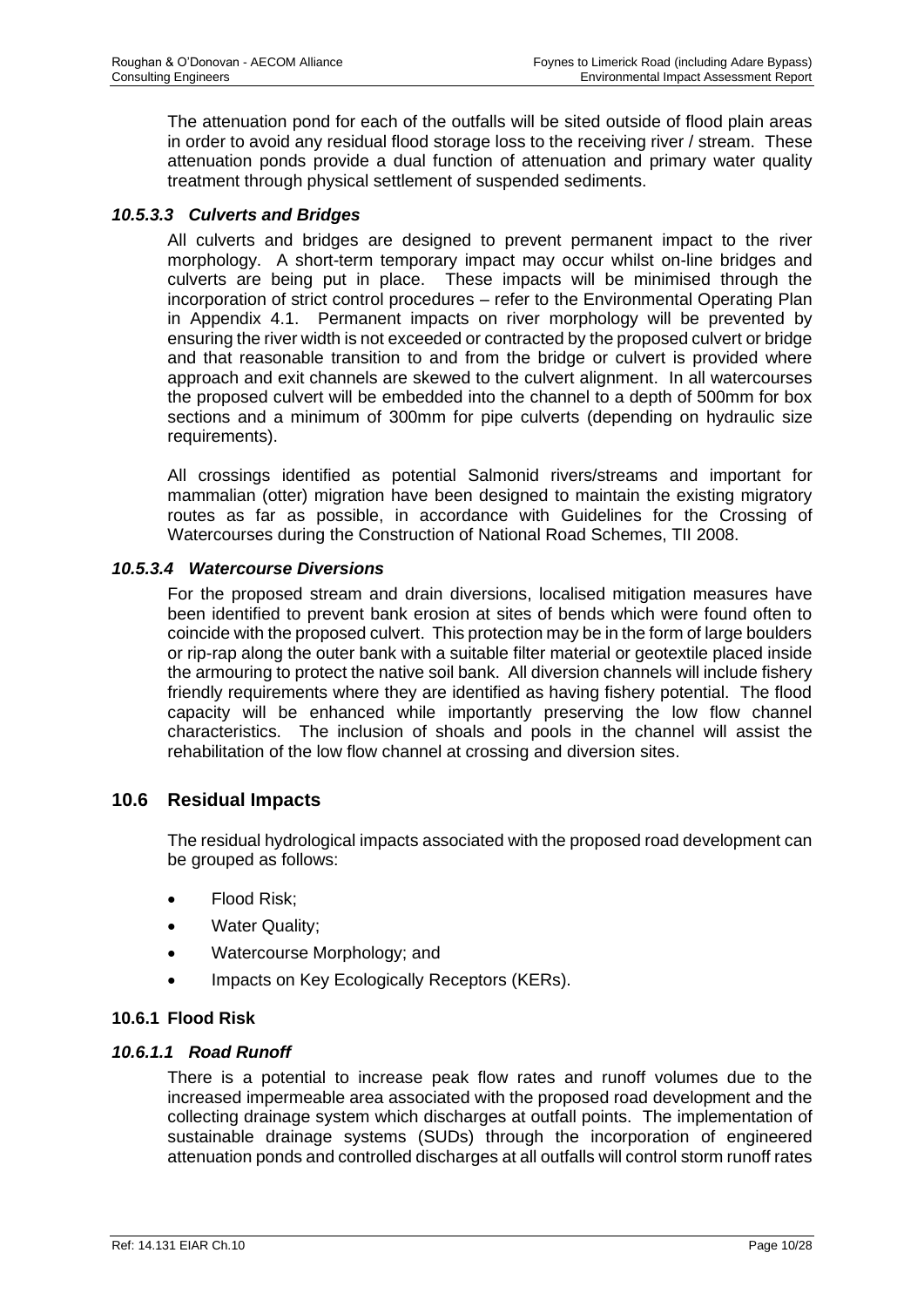to greenfield flood runoff rates so as not to exacerbate flooding and flood risk in the receiving watercourses.

This will mitigate negative impacts on flood risk in the receiving streams from road runoff. Attenuation storage has been sized to accommodate the 100-year storm event. There will be an imperceptible residual impact from the proposed road development.

#### *10.6.1.2 Diversion of Runoff between catchments and sub-catchments*

At some locations the creation of the proposed road development and its associated road drainage system will lead to the interception of overland flow into the road drainage system and its subsequent discharge to nearby watercourses. Without mitigation, this may lead in some cases to a diversion and concentrating of overland flow that would otherwise have discharged to a different watercourse.

At all other locations along the proposed road development, intercepted runoff water continues to discharge to watercourses and drains within its original catchment and sub-catchment. There will therefore be a slight to imperceptible residual impact from the proposed road development due to the diversion of runoff.

#### *10.6.1.3 Flood Conveyance*

No negative residual impacts on flood risk due to loss of conveyance are anticipated at river and stream crossings. All culvert design flows include large factors for uncertainty associated with flood estimation in small ungauged catchments and thus the proposed culvert sizes are considered to be conservatively large and, in the majority of cases, substantially exceed the existing culvert sizes on such streams and, therefore, avoid any conveyance capacity issues. There will be a slight to imperceptible residual impact from the proposed road development.

#### *10.6.1.4 Floodplain Storage*

The loss of floodplain storage where the proposed road development crosses such areas is minor relative to the catchment flood flows and will result in no perceptible impact on flood levels either locally upstream or downstream and therefore will have negligible impact on flood risk at these locations. There will be a slight to imperceptible residual impact from the proposed road development.

#### **10.6.2 Water Quality**

The proposed road drainage will be collected and discharged to watercourses resulting in localised water quality impact at the outfall sites. This impact will be minimised through the use of filter drains where permitted, closed drainage systems and the use of a vegetated lined wetland system upstream of all road drainage outfalls with further detention storage provided within the attenuation pond system for settlement of suspended pollutants.

It is anticipated that the proposed road drainage outfalls will give rise to an overall slight positive impact on water quality of the receiving watercourses as it will generally improve the existing situation of untreated storm drainage from the existing N69 and N21 roads. On the catchment scale such mitigation meets the objectives of the River Basin Management Plan of protecting and improving the water quality status.

#### *10.6.2.1 Accidental Spillage*

All pollution control facilities and attenuation areas will be fitted with a penstock or similar restriction at the outfall to the receiving channel. The overall risk assessment to quantify the likelihood of a serious accidental spillage indicates a cumulative risk for